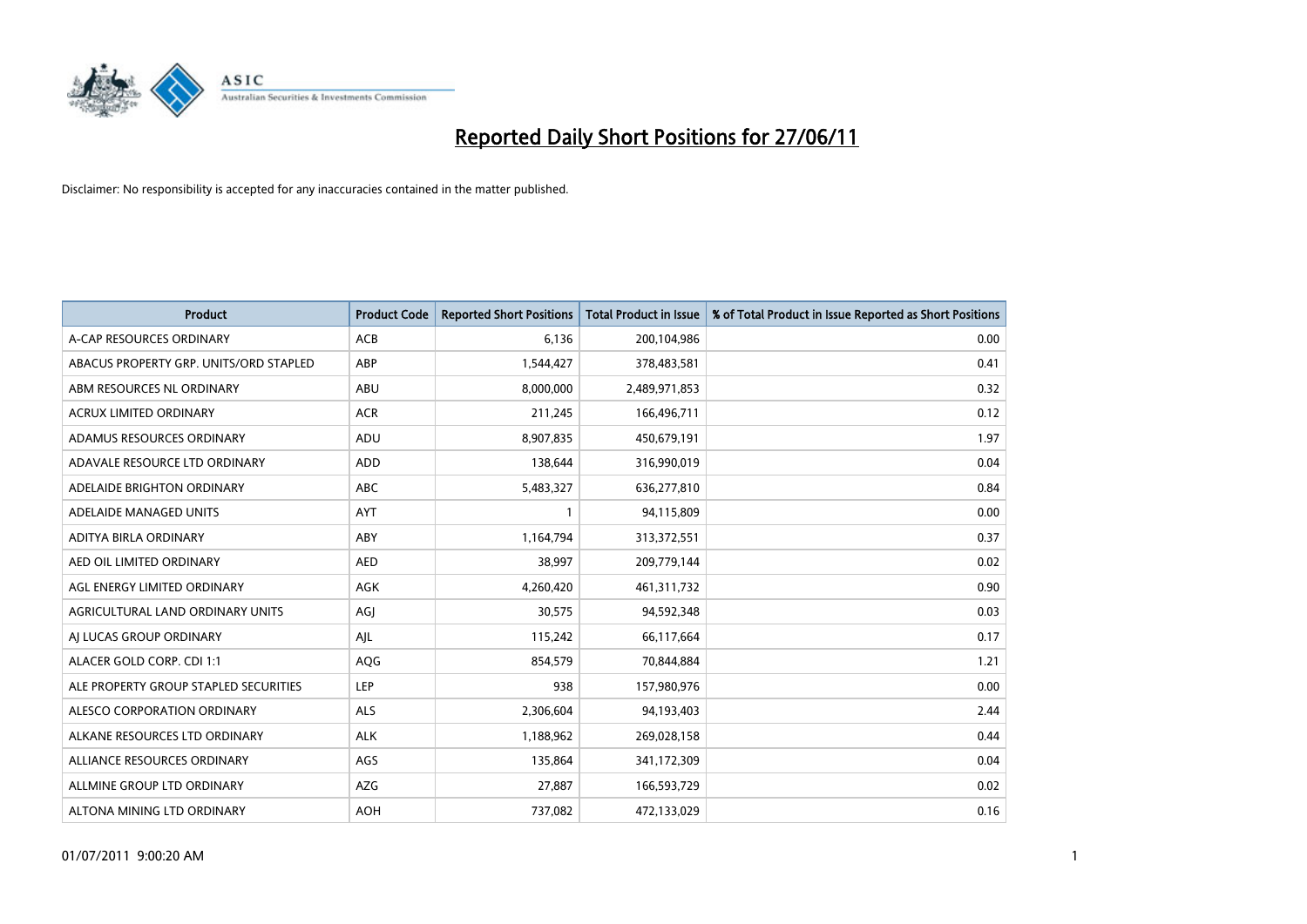

| <b>Product</b>                          | <b>Product Code</b> | <b>Reported Short Positions</b> | <b>Total Product in Issue</b> | % of Total Product in Issue Reported as Short Positions |
|-----------------------------------------|---------------------|---------------------------------|-------------------------------|---------------------------------------------------------|
| ALUMINA LIMITED ORDINARY                | <b>AWC</b>          | 19,053,921                      | 2,440,196,187                 | 0.77                                                    |
| AMADEUS ENERGY ORDINARY                 | AMU                 | 640.620                         | 298,628,856                   | 0.21                                                    |
| AMALGAMATED HOLDINGS ORDINARY           | <b>AHD</b>          | 19,847                          | 157,471,848                   | 0.01                                                    |
| AMCOR LIMITED ORDINARY                  | AMC                 | 9,053,302                       | 1,227,441,619                 | 0.71                                                    |
| AMP LIMITED ORDINARY                    | AMP                 | 8,163,070                       | 2,811,693,913                 | 0.28                                                    |
| AMPELLA MINING ORDINARY                 | AMX                 | 772,992                         | 204,885,108                   | 0.37                                                    |
| ANSELL LIMITED ORDINARY                 | <b>ANN</b>          | 4.083.994                       | 133,011,550                   | 3.08                                                    |
| ANTARES ENERGY LTD ORDINARY             | AZZ                 | 369,667                         | 273,000,000                   | 0.14                                                    |
| ANZ BANKING GRP LTD ORDINARY            | ANZ                 | 12,876,099                      | 2,597,231,242                 | 0.45                                                    |
| APA GROUP STAPLED SECURITIES            | <b>APA</b>          | 8,562,595                       | 556,193,951                   | 1.51                                                    |
| APEX MINERALS NL ORDINARY               | <b>AXM</b>          | 986,249                         | 5,550,243,713                 | 0.02                                                    |
| APN EUROPEAN RETAIL UNITS STAPLED SEC.  | AEZ                 | 11,832                          | 544,910,660                   | 0.00                                                    |
| APN NEWS & MEDIA ORDINARY               | <b>APN</b>          | 22,098,768                      | 618,568,292                   | 3.58                                                    |
| AQUARIUS PLATINUM. ORDINARY             | <b>AOP</b>          | 2,966,962                       | 470,167,206                   | 0.60                                                    |
| AQUILA RESOURCES ORDINARY               | <b>AQA</b>          | 4,597,963                       | 374,368,499                   | 1.25                                                    |
| ARAFURA RESOURCE LTD ORDINARY           | <b>ARU</b>          | 5,761,683                       | 367,980,342                   | 1.57                                                    |
| ARB CORPORATION ORDINARY                | <b>ARP</b>          | 25,304                          | 72,481,302                    | 0.03                                                    |
| ARDENT LEISURE GROUP STAPLED SECURITIES | AAD                 | 633,132                         | 318,147,978                   | 0.19                                                    |
| ARISTOCRAT LEISURE ORDINARY             | ALL                 | 26,048,399                      | 536,480,307                   | 4.85                                                    |
| ASCIANO LIMITED ORDINARY                | <b>AIO</b>          | 15,860,545                      | 2,926,103,883                 | 0.55                                                    |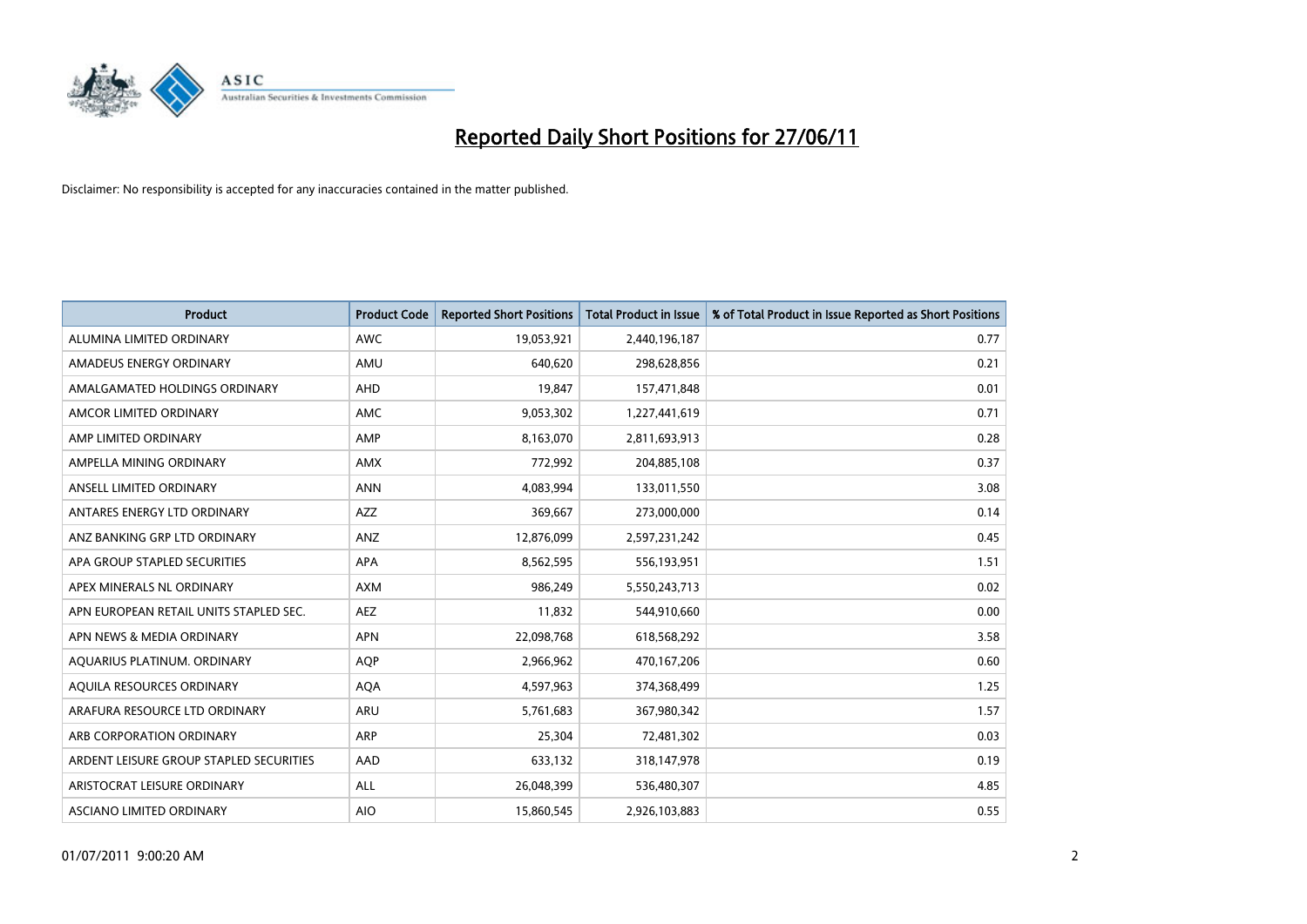

| <b>Product</b>                          | <b>Product Code</b> | <b>Reported Short Positions</b> | <b>Total Product in Issue</b> | % of Total Product in Issue Reported as Short Positions |
|-----------------------------------------|---------------------|---------------------------------|-------------------------------|---------------------------------------------------------|
| ASG GROUP LIMITED ORDINARY              | ASZ                 | 107,218                         | 169,117,796                   | 0.06                                                    |
| ASPEN GROUP ORD/UNITS STAPLED           | <b>APZ</b>          | 1,190,021                       | 579,826,041                   | 0.21                                                    |
| ASPIRE MINING LTD ORDINARY              | <b>AKM</b>          | 242,438                         | 539,971,483                   | 0.04                                                    |
| ASTON RES LTD ORDINARY                  | <b>AZT</b>          | 215,798                         | 204,527,604                   | 0.10                                                    |
| ASTRO JAP PROP GROUP STAPLED SECURITIES | AJA                 | 24,433                          | 58,445,002                    | 0.05                                                    |
| ASX LIMITED ORDINARY                    | ASX                 | 1,676,975                       | 175,136,729                   | 0.95                                                    |
| ATLANTIC LIMITED ORDINARY               | ATI                 | 21,911                          | 113,601,916                   | 0.02                                                    |
| ATLAS IRON LIMITED ORDINARY             | <b>AGO</b>          | 4,605,644                       | 825,891,142                   | 0.55                                                    |
| AUCKLAND INTERNATION ORDINARY           | <b>AIA</b>          | 101,680                         | 1,322,564,489                 | 0.01                                                    |
| <b>AURORA OIL &amp; GAS ORDINARY</b>    | <b>AUT</b>          | 7,132,820                       | 409,865,343                   | 1.74                                                    |
| AUSDRILL LIMITED ORDINARY               | ASL                 | 663,166                         | 301,452,517                   | 0.21                                                    |
| AUSENCO LIMITED ORDINARY                | AAX                 | 2,920,424                       | 122,987,022                   | 2.37                                                    |
| AUSTAL LIMITED ORDINARY                 | ASB                 | 280,368                         | 188,069,638                   | 0.14                                                    |
| <b>AUSTAR UNITED ORDINARY</b>           | <b>AUN</b>          | 2,385,184                       | 1,271,505,737                 | 0.18                                                    |
| AUSTBROKERS HOLDINGS ORDINARY           | <b>AUB</b>          | 1,892                           | 54,658,736                    | 0.00                                                    |
| AUSTIN ENGINEERING ORDINARY             | ANG                 | 41,602                          | 71,864,403                    | 0.05                                                    |
| <b>AUSTRALAND ASSETS ASSETS</b>         | AAZPB               | 1,168                           | 2,750,000                     | 0.04                                                    |
| AUSTRALAND PROPERTY STAPLED SECURITY    | <b>ALZ</b>          | 852,584                         | 576,846,597                   | 0.14                                                    |
| AUSTRALIAN AGRICULT, ORDINARY           | AAC                 | 1,458,989                       | 311,968,824                   | 0.46                                                    |
| AUSTRALIAN EDUCATION UNITS              | <b>AEU</b>          | 625,000                         | 175,465,397                   | 0.36                                                    |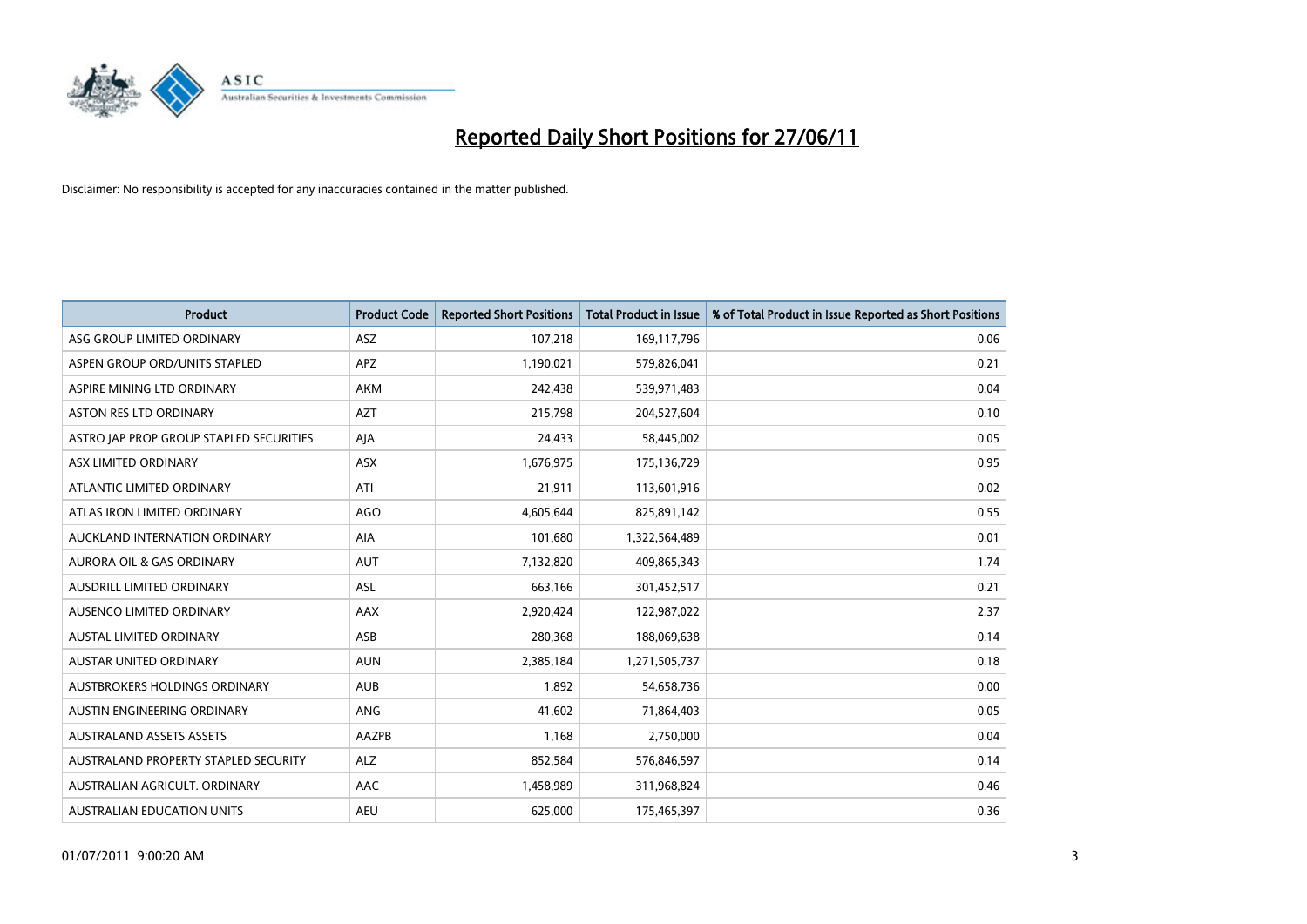

| <b>Product</b>                       | <b>Product Code</b> | <b>Reported Short Positions</b> | <b>Total Product in Issue</b> | % of Total Product in Issue Reported as Short Positions |
|--------------------------------------|---------------------|---------------------------------|-------------------------------|---------------------------------------------------------|
| AUSTRALIAN INFRASTR, UNITS/ORDINARY  | <b>AIX</b>          | 1,755,375                       | 620,733,944                   | 0.27                                                    |
| AUSTRALIAN MINES LTD ORDINARY        | <b>AUZ</b>          | 1,400,000                       | 576,910,315                   | 0.24                                                    |
| AUSTRALIAN PHARM. ORDINARY           | API                 | 837,536                         | 488,115,883                   | 0.16                                                    |
| AUTOMOTIVE HOLDINGS ORDINARY         | AHE                 | 110,657                         | 260,345,713                   | 0.04                                                    |
| AVEXA LIMITED ORDINARY               | <b>AVX</b>          | 243,657                         | 847,688,779                   | 0.03                                                    |
| AWE LIMITED ORDINARY                 | AWE                 | 2,644,417                       | 521,871,941                   | 0.52                                                    |
| AZUMAH RESOURCES ORDINARY            | <b>AZM</b>          | 271,536                         | 281,650,355                   | 0.10                                                    |
| BANDANNA ENERGY ORDINARY             | <b>BND</b>          | 1,530,280                       | 427,175,482                   | 0.36                                                    |
| BANK OF QUEENSLAND. ORDINARY         | <b>BOQ</b>          | 4,070,532                       | 225,369,547                   | 1.79                                                    |
| <b>BANNERMAN RESOURCES ORDINARY</b>  | <b>BMN</b>          | 500,591                         | 234,435,934                   | 0.21                                                    |
| <b>BASE RES LIMITED ORDINARY</b>     | <b>BSE</b>          | 321,549                         | 165,341,114                   | 0.20                                                    |
| BATHURST RESOURCES ORDINARY          | <b>BTU</b>          | 6,212,643                       | 666,141,330                   | 0.93                                                    |
| <b>BAUXITE RESOURCE LTD ORDINARY</b> | <b>BAU</b>          | 111,797                         | 235,379,896                   | 0.05                                                    |
| <b>BC IRON LIMITED ORDINARY</b>      | <b>BCI</b>          | 201,111                         | 94,381,000                    | 0.21                                                    |
| BEACH ENERGY LIMITED ORDINARY        | <b>BPT</b>          | 4,341,457                       | 1,102,788,311                 | 0.38                                                    |
| BEADELL RESOURCE LTD ORDINARY        | <b>BDR</b>          | 6,113,726                       | 622,372,828                   | 0.97                                                    |
| BENDIGO AND ADELAIDE ORDINARY        | <b>BEN</b>          | 6,127,668                       | 360,282,697                   | 1.69                                                    |
| BERKELEY RESOURCES ORDINARY          | <b>BKY</b>          | 806,902                         | 174,298,273                   | 0.45                                                    |
| BETASHARES ASX RES ETF UNITS         | <b>ORE</b>          | 158,220                         | 4,519,432                     | 3.50                                                    |
| <b>BHP BILLITON LIMITED ORDINARY</b> | <b>BHP</b>          | 41,945,171                      | 3,209,181,688                 | 1.29                                                    |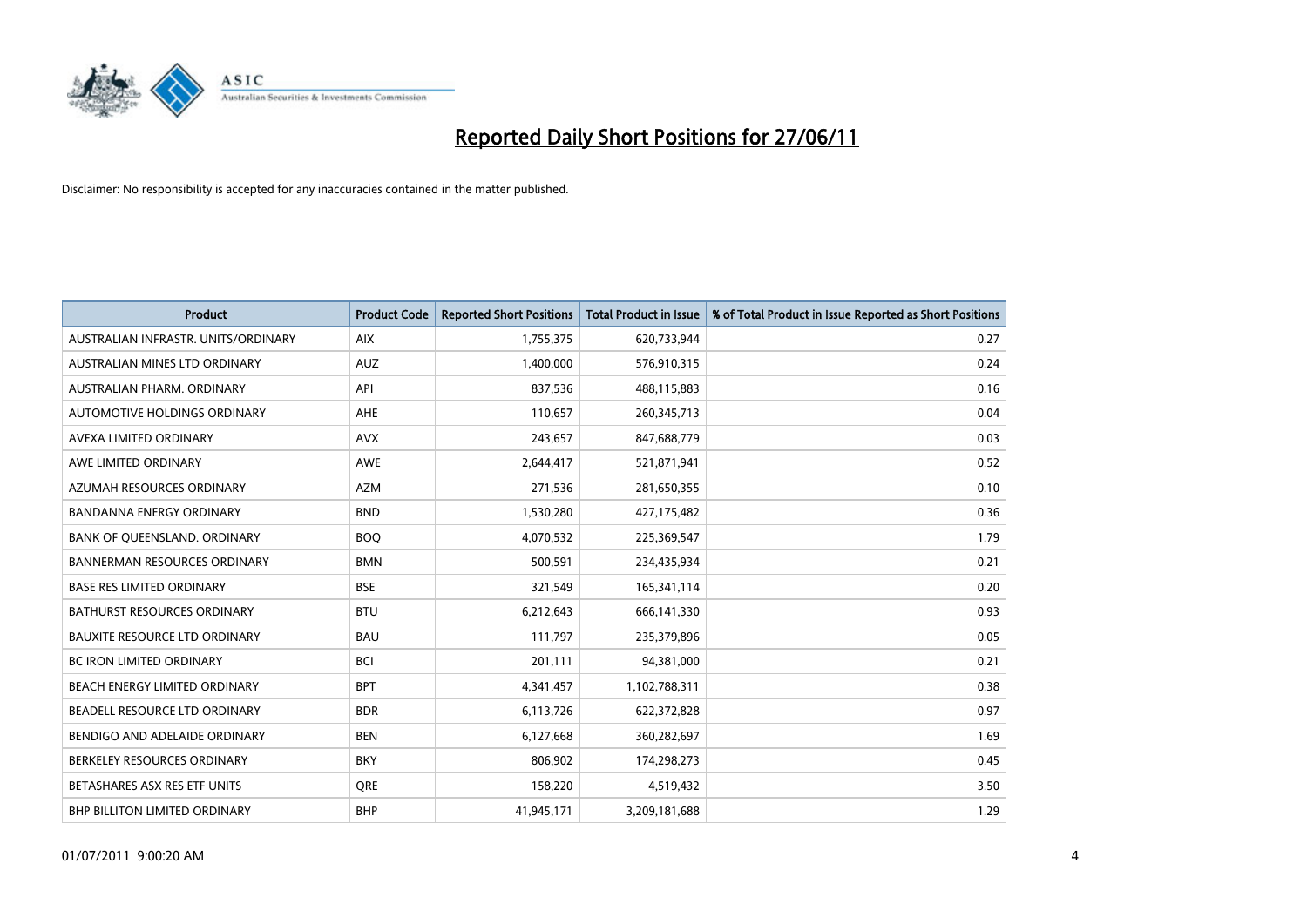

| <b>Product</b>                       | <b>Product Code</b> | <b>Reported Short Positions</b> | <b>Total Product in Issue</b> | % of Total Product in Issue Reported as Short Positions |
|--------------------------------------|---------------------|---------------------------------|-------------------------------|---------------------------------------------------------|
| <b>BILLABONG ORDINARY</b>            | <b>BBG</b>          | 15,124,047                      | 254,037,587                   | 5.95                                                    |
| <b>BIOTA HOLDINGS ORDINARY</b>       | <b>BTA</b>          | 2,283,862                       | 181,417,556                   | 1.26                                                    |
| <b>BISALLOY STEEL ORDINARY</b>       | <b>BIS</b>          | 84,480                          | 216,455,965                   | 0.04                                                    |
| BKI INVESTMENT LTD ORDINARY          | BKI                 | 508                             | 422,863,407                   | 0.00                                                    |
| <b>BLACKMORES LIMITED ORDINARY</b>   | <b>BKL</b>          | 9,800                           | 16,744,292                    | 0.06                                                    |
| <b>BLACKTHORN RESOURCES ORDINARY</b> | <b>BTR</b>          | 35,848                          | 122,918,000                   | 0.03                                                    |
| BLUESCOPE STEEL LTD ORDINARY         | <b>BSL</b>          | 44,540,720                      | 1,842,207,385                 | 2.39                                                    |
| <b>BOART LONGYEAR ORDINARY</b>       | <b>BLY</b>          | 6,534,343                       | 461,163,412                   | 1.42                                                    |
| <b>BOOM LOGISTICS ORDINARY</b>       | <b>BOL</b>          | 506,830                         | 461,500,712                   | 0.11                                                    |
| <b>BORAL LIMITED, ORDINARY</b>       | <b>BLD</b>          | 35,084,426                      | 729,925,990                   | 4.81                                                    |
| BOTSWANA METALS LTD ORDINARY         | <b>BML</b>          | 7,000                           | 143,717,013                   | 0.00                                                    |
| <b>BOW ENERGY LIMITED ORDINARY</b>   | <b>BOW</b>          | 8,019,117                       | 349,517,229                   | 2.27                                                    |
| <b>BRADKEN LIMITED ORDINARY</b>      | <b>BKN</b>          | 1,899,668                       | 161,532,428                   | 1.18                                                    |
| <b>BRAMBLES LIMITED ORDINARY</b>     | <b>BXB</b>          | 21,260,047                      | 1,479,367,454                 | 1.40                                                    |
| <b>BREVILLE GROUP LTD ORDINARY</b>   | <b>BRG</b>          | 2,739                           | 129,995,322                   | 0.00                                                    |
| BRICKWORKS LIMITED ORDINARY          | <b>BKW</b>          | 17,753                          | 147,567,333                   | 0.01                                                    |
| <b>BROCKMAN RESOURCES ORDINARY</b>   | <b>BRM</b>          | 73,646                          | 144,803,151                   | 0.05                                                    |
| BT INVESTMENT MNGMNT ORDINARY        | <b>BTT</b>          | 554,898                         | 160,000,000                   | 0.35                                                    |
| <b>BURU ENERGY ORDINARY</b>          | <b>BRU</b>          | 5,533,251                       | 182,840,549                   | 3.03                                                    |
| <b>BWP TRUST ORDINARY UNITS</b>      | <b>BWP</b>          | 1,552,810                       | 520,012,793                   | 0.29                                                    |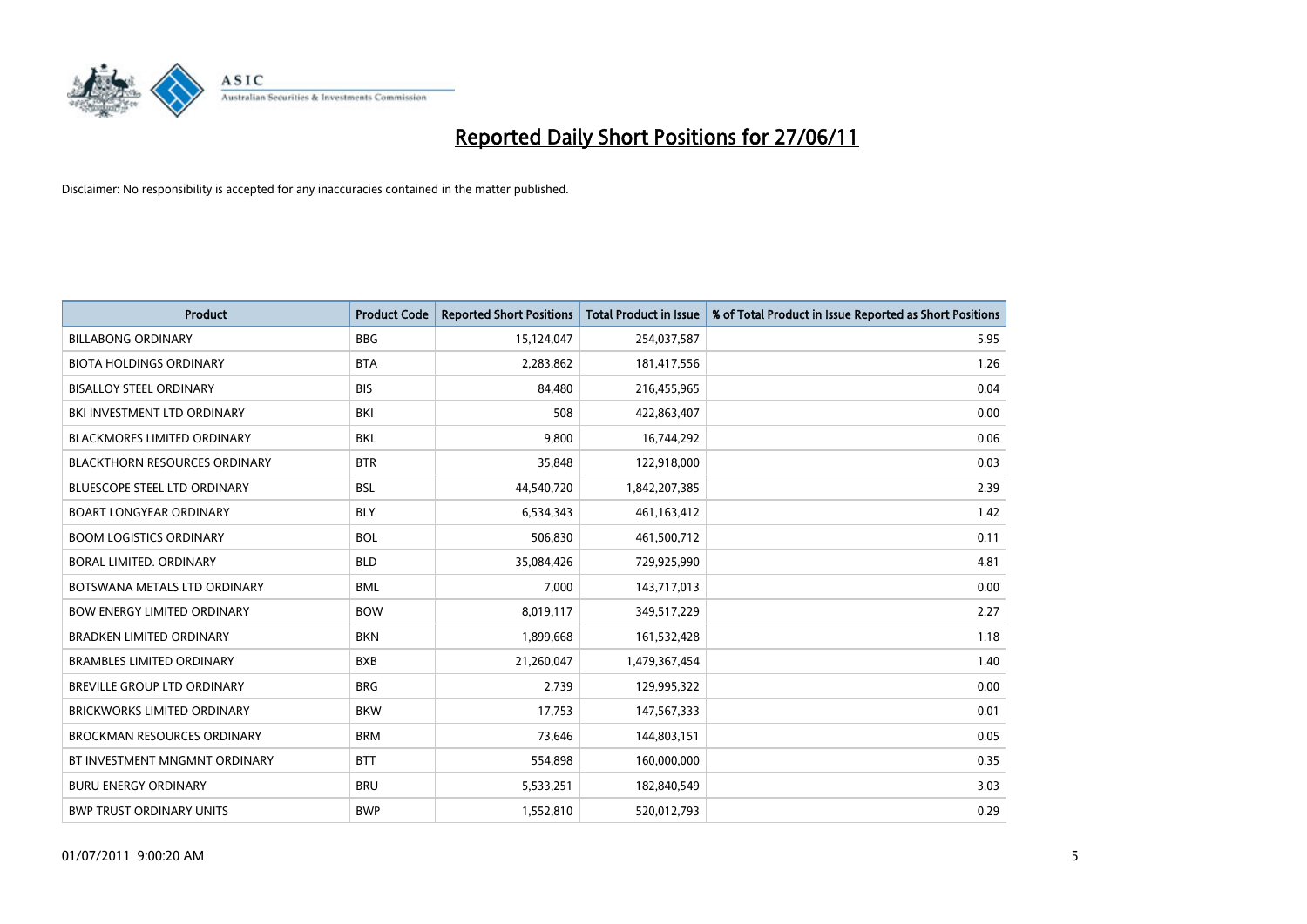

| <b>Product</b>                             | <b>Product Code</b> | <b>Reported Short Positions</b> | <b>Total Product in Issue</b> | % of Total Product in Issue Reported as Short Positions |
|--------------------------------------------|---------------------|---------------------------------|-------------------------------|---------------------------------------------------------|
| CABCHARGE AUSTRALIA ORDINARY               | CAB                 | 913,981                         | 120,437,014                   | 0.73                                                    |
| CALTEX AUSTRALIA ORDINARY                  | <b>CTX</b>          | 7,152,172                       | 270,000,000                   | 2.63                                                    |
| <b>CAMPBELL BROTHERS ORDINARY</b>          | <b>CPB</b>          | 66,862                          | 67,503,411                    | 0.10                                                    |
| CAPE LAMBERT RES LTD ORDINARY              | <b>CFE</b>          | 1,460,157                       | 626,299,603                   | 0.22                                                    |
| CARABELLA RES LTD ORDINARY                 | <b>CLR</b>          | 297,611                         | 81,626,580                    | 0.37                                                    |
| <b>CARBON ENERGY ORDINARY</b>              | <b>CNX</b>          | 1,700,602                       | 698,517,858                   | 0.23                                                    |
| <b>CARDNO LIMITED ORDINARY</b>             | CDD                 | 5,018                           | 107,405,725                   | 0.00                                                    |
| CARNARVON PETROLEUM ORDINARY               | <b>CVN</b>          | 4,402,067                       | 687,820,634                   | 0.64                                                    |
| CARNEGIE WAVE ENERGY ORDINARY              | <b>CWE</b>          | 83,000                          | 899,087,627                   | 0.01                                                    |
| <b>CARPATHIAN RESOURCES ORDINARY</b>       | <b>CPN</b>          | 75,000                          | 265,533,501                   | 0.03                                                    |
| CARPENTARIA EXP. LTD ORDINARY              | CAP                 | 9,777                           | 98,741,301                    | 0.01                                                    |
| CARSALES.COM LTD ORDINARY                  | <b>CRZ</b>          | 9,872,677                       | 234,348,300                   | 4.22                                                    |
| CASH CONVERTERS ORD/DIV ACCESS             | CCV                 | 68,191                          | 379,761,025                   | 0.01                                                    |
| <b>CASPIAN OIL &amp; GAS ORDINARY</b>      | <b>CIG</b>          | 50,000                          | 1,331,500,513                 | 0.00                                                    |
| CATALPA RESOURCES ORDINARY                 | CAH                 | 778,227                         | 178,031,701                   | 0.43                                                    |
| CEC GROUP LIMITED ORDINARY                 | <b>CEG</b>          | 1,750                           | 79,662,662                    | 0.00                                                    |
| <b>CELLNET GROUP ORDINARY</b>              | <b>CLT</b>          | 1,342                           | 61,286,754                    | 0.00                                                    |
| CENTRAL PETROLEUM ORDINARY                 | <b>CTP</b>          | 11,455                          | 982,298,842                   | 0.00                                                    |
| <b>CENTRO PROPERTIES UNITS/ORD STAPLED</b> | <b>CNP</b>          | 6,692                           | 972,414,514                   | 0.00                                                    |
| CENTRO RETAIL GROUP STAPLED SECURITIES     | <b>CER</b>          | 1,501,833                       | 2,286,399,424                 | 0.06                                                    |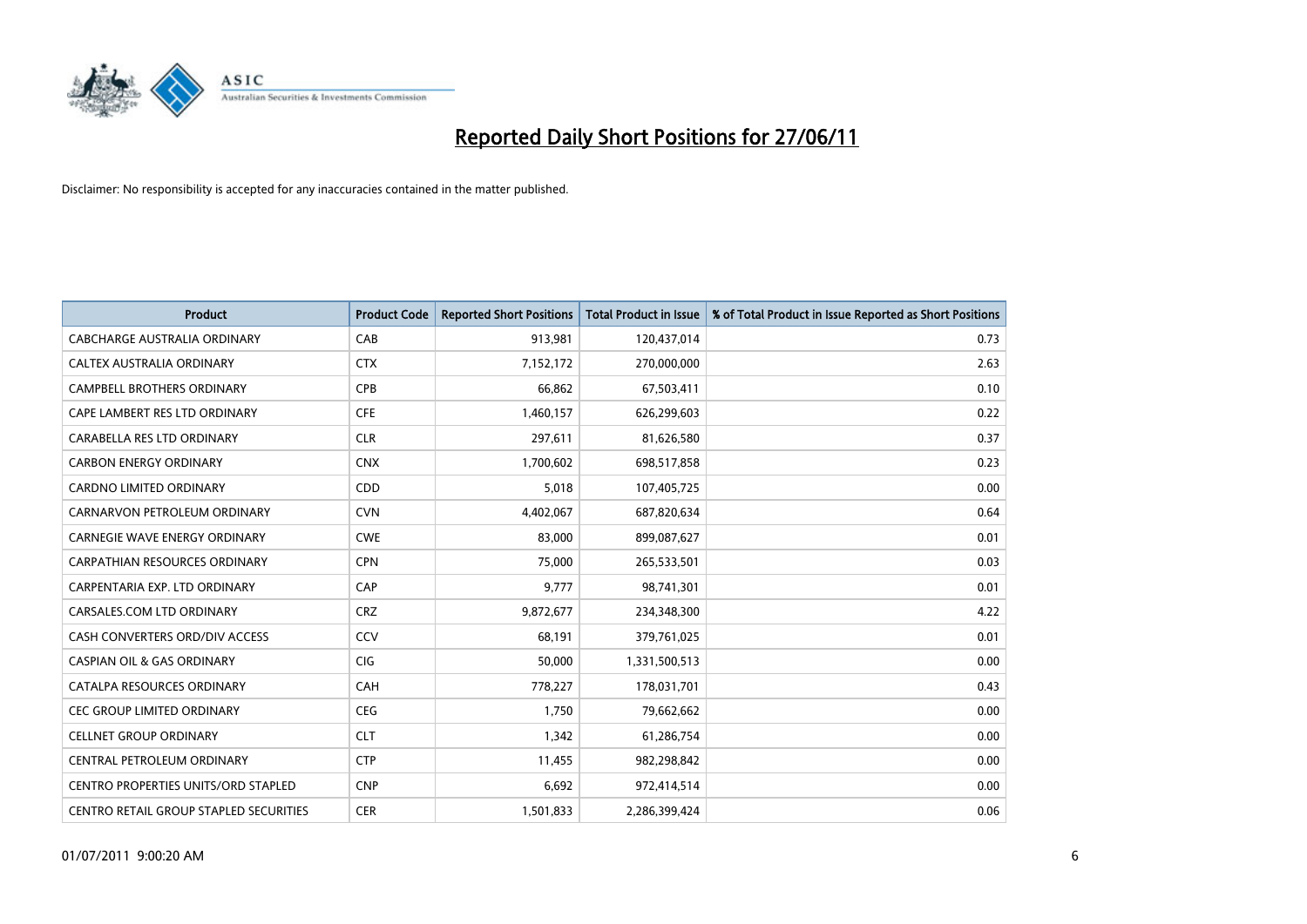

| <b>Product</b>                           | <b>Product Code</b> | <b>Reported Short Positions</b> | <b>Total Product in Issue</b> | % of Total Product in Issue Reported as Short Positions |
|------------------------------------------|---------------------|---------------------------------|-------------------------------|---------------------------------------------------------|
| <b>CERAMIC FUEL CELLS ORDINARY</b>       | <b>CFU</b>          | 1,167,073                       | 1,201,353,566                 | 0.09                                                    |
| CFS RETAIL PROPERTY UNITS                | <b>CFX</b>          | 47,888,242                      | 2,839,591,911                 | 1.66                                                    |
| CGA MINING LIMITED ORDINARY              | CGX                 | 186,700                         | 333,265,726                   | 0.06                                                    |
| CHALLENGER DIV.PRO. STAPLED UNITS        | <b>CDI</b>          | 120,256                         | 908,316,513                   | 0.01                                                    |
| <b>CHALLENGER INFRAST, STAPLED UNITS</b> | <b>CIF</b>          | 8,204                           | 316,223,785                   | 0.00                                                    |
| <b>CHALLENGER LIMITED ORDINARY</b>       | <b>CGF</b>          | 7,154,330                       | 498,608,162                   | 1.42                                                    |
| CHANDLER MACLEOD LTD ORDINARY            | <b>CMG</b>          | 11,970                          | 463,971,344                   | 0.00                                                    |
| CHARTER HALL GROUP STAPLED US PROHIBIT.  | <b>CHC</b>          | 1,214,512                       | 306,341,814                   | 0.38                                                    |
| <b>CHARTER HALL OFFICE UNIT</b>          | CQ <sub>O</sub>     | 2,383,133                       | 493,319,730                   | 0.49                                                    |
| <b>CHARTER HALL RETAIL UNITS</b>         | <b>CQR</b>          | 585,787                         | 305,200,723                   | 0.18                                                    |
| CITIGOLD CORP LTD ORDINARY               | <b>CTO</b>          | 2,059,217                       | 1,105,078,301                 | 0.18                                                    |
| <b>CLARIUS GRP LTD ORDINARY</b>          | <b>CND</b>          | 192,612                         | 88,161,315                    | 0.22                                                    |
| CLINUVEL PHARMACEUT, ORDINARY            | <b>CUV</b>          | 4,127                           | 30,381,706                    | 0.01                                                    |
| <b>CLOUGH LIMITED ORDINARY</b>           | <b>CLO</b>          | 331,193                         | 769,801,269                   | 0.04                                                    |
| <b>COAL &amp; ALLIED ORDINARY</b>        | <b>CNA</b>          | 21,750                          | 86,584,735                    | 0.02                                                    |
| COAL OF AFRICA LTD ORDINARY              | <b>CZA</b>          | 515,512                         | 531,139,661                   | 0.10                                                    |
| COALSPUR MINES LTD ORDINARY              | <b>CPL</b>          | 2,054,434                       | 567,117,594                   | 0.34                                                    |
| <b>COALWORKS LIMITED ORDINARY</b>        | <b>CWK</b>          | 52,725                          | 149,088,955                   | 0.04                                                    |
| COCA-COLA AMATIL ORDINARY                | <b>CCL</b>          | 4,194,582                       | 757,981,346                   | 0.52                                                    |
| <b>COCHLEAR LIMITED ORDINARY</b>         | <b>COH</b>          | 1,406,846                       | 56,745,023                    | 2.44                                                    |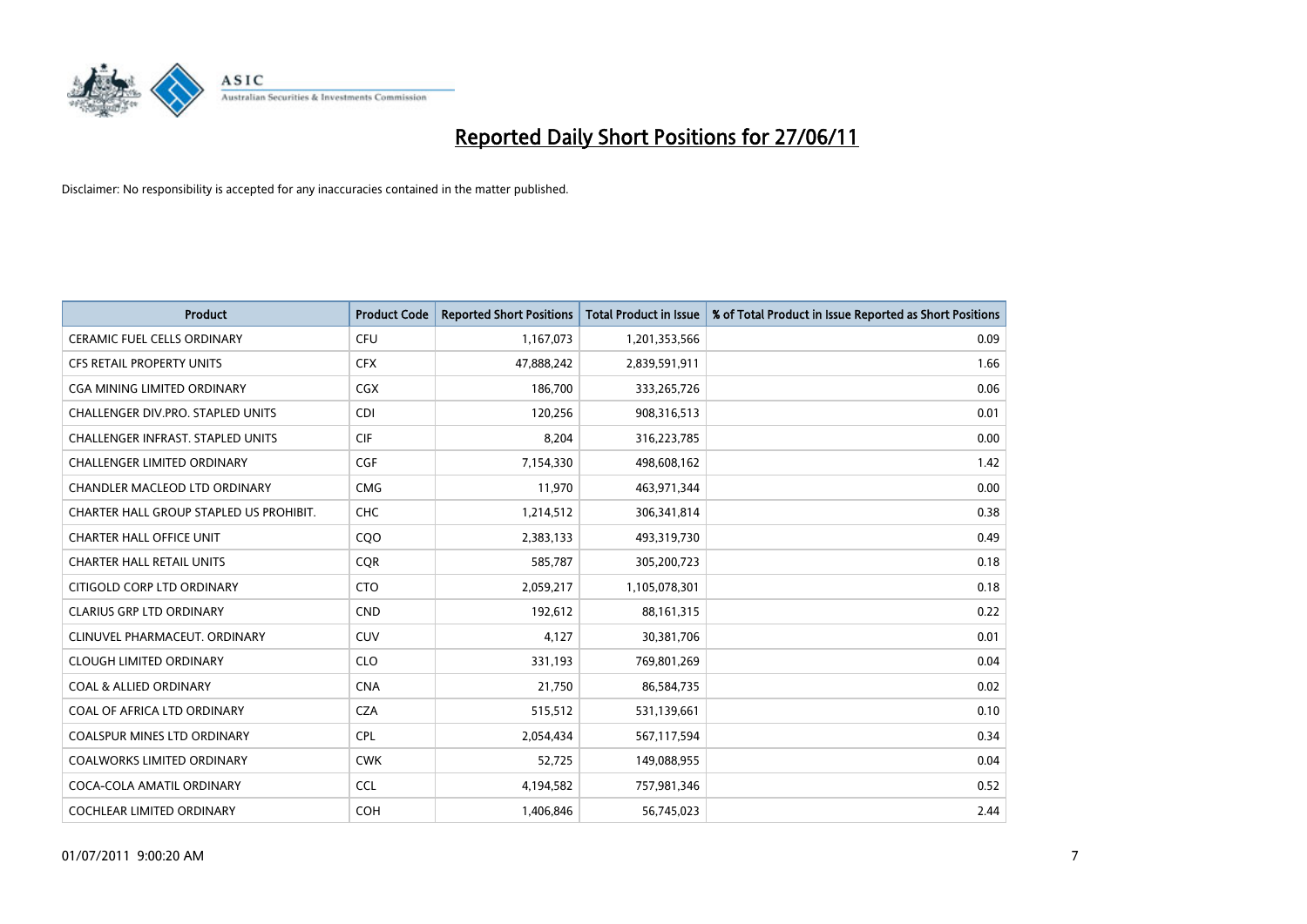

| Product                                 | <b>Product Code</b> | <b>Reported Short Positions</b> | <b>Total Product in Issue</b> | % of Total Product in Issue Reported as Short Positions |
|-----------------------------------------|---------------------|---------------------------------|-------------------------------|---------------------------------------------------------|
| <b>COCKATOO COAL ORDINARY</b>           | <b>COK</b>          | 10,152,807                      | 1,016,096,908                 | 1.01                                                    |
| COFFEY INTERNATIONAL ORDINARY           | <b>COF</b>          | 29,649                          | 134,066,081                   | 0.02                                                    |
| <b>COKAL LTD ORDINARY</b>               | <b>CKA</b>          | 392,815                         | 128,495,735                   | 0.31                                                    |
| COMMONWEALTH BANK, ORDINARY             | <b>CBA</b>          | 19,093,275                      | 1,558,637,244                 | 1.19                                                    |
| COMMONWEALTH PROP ORDINARY UNITS        | <b>CPA</b>          | 51,715,293                      | 2,449,599,711                 | 2.11                                                    |
| <b>COMPASS RESOURCES ORDINARY</b>       | <b>CMR</b>          | 160,952                         | 147,402,920                   | 0.11                                                    |
| <b>COMPUTERSHARE LTD ORDINARY</b>       | <b>CPU</b>          | 6,027,905                       | 555,664,059                   | 1.03                                                    |
| <b>CONNECTEAST GROUP STAPLED</b>        | <b>CEU</b>          | 20,870,177                      | 3,940,145,951                 | 0.52                                                    |
| CONQUEST MINING ORDINARY                | <b>COT</b>          | 669,908                         | 583,241,478                   | 0.10                                                    |
| CONSOLIDATED MEDIA, ORDINARY            | <b>CMI</b>          | 3,422,424                       | 561,834,996                   | 0.59                                                    |
| CONTANGO MICROCAP ORDINARY              | <b>CTN</b>          | 7,500                           | 146,423,793                   | 0.01                                                    |
| CONTINENTAL COAL LTD ORDINARY           | CCC                 | 729,225                         | 1,980,616,757                 | 0.04                                                    |
| COOPER ENERGY LTD ORDINARY              | <b>COE</b>          | 307,754                         | 292,576,001                   | 0.10                                                    |
| <b>COPPER STRIKE LTD ORDINARY</b>       | <b>CSE</b>          | 714                             | 129,455,571                   | 0.00                                                    |
| <b>CORDLIFE LIMITED ORDINARY</b>        | CBB                 | $\mathbf{1}$                    | 150,887,354                   | 0.00                                                    |
| COUNT FINANCIAL ORDINARY                | COU                 | 740,789                         | 262,212,976                   | 0.29                                                    |
| <b>CREDIT CORP GROUP ORDINARY</b>       | <b>CCP</b>          | 13,122                          | 45,210,752                    | 0.02                                                    |
| <b>CRESCENT GOLD ORDINARY</b>           | <b>CRE</b>          | 120,000                         | 1,100,789,687                 | 0.01                                                    |
| <b>CROMWELL PROP STAPLED SECURITIES</b> | <b>CMW</b>          | 349,227                         | 964,737,315                   | 0.04                                                    |
| <b>CROWN LIMITED ORDINARY</b>           | <b>CWN</b>          | 4,298,001                       | 754,131,800                   | 0.55                                                    |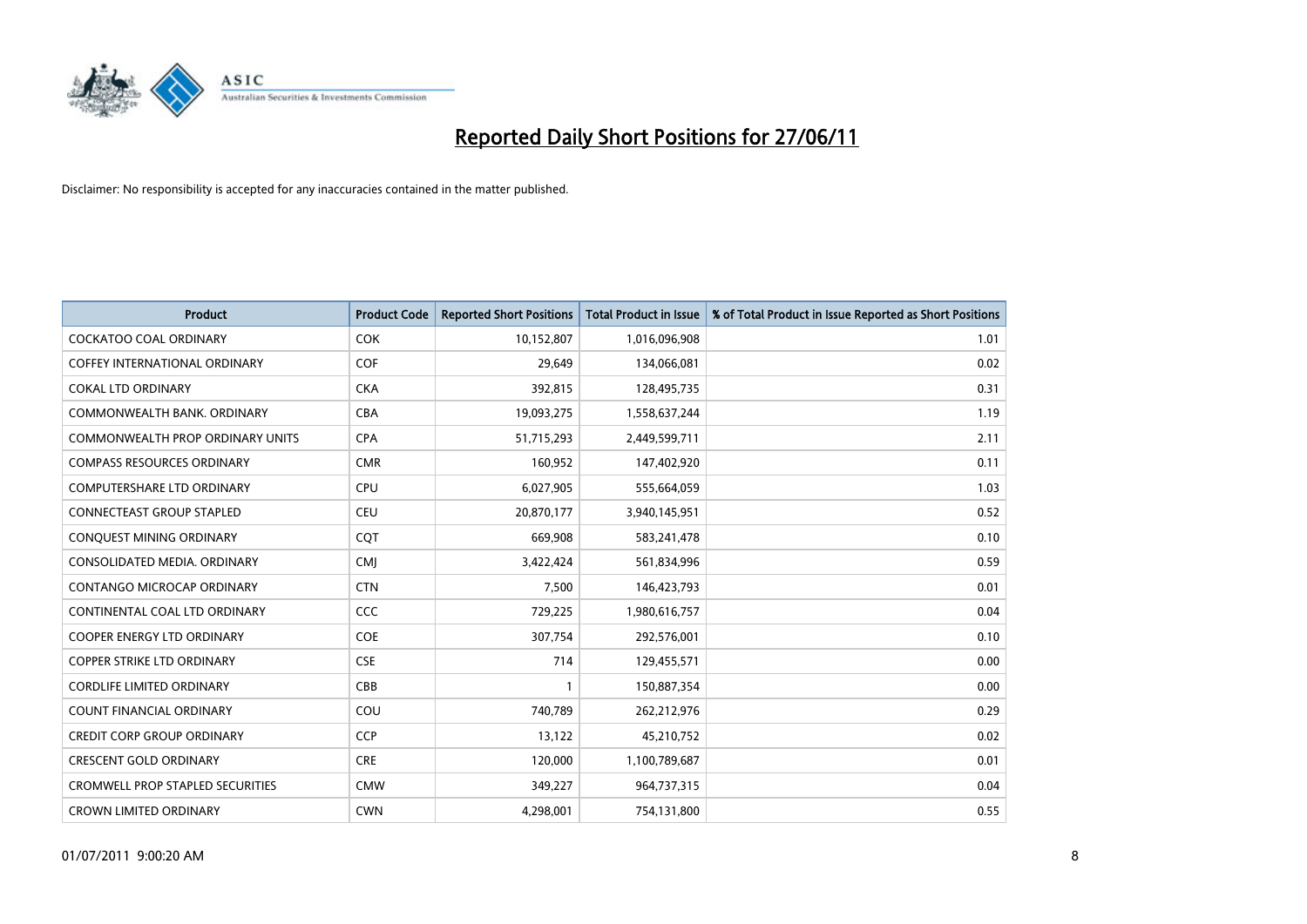

| <b>Product</b>                     | <b>Product Code</b> | <b>Reported Short Positions</b> | <b>Total Product in Issue</b> | % of Total Product in Issue Reported as Short Positions |
|------------------------------------|---------------------|---------------------------------|-------------------------------|---------------------------------------------------------|
| <b>CRUSADER RESOURCES ORDINARY</b> | CAS                 | 3,833                           | 90,416,040                    | 0.00                                                    |
| <b>CSG LIMITED ORDINARY</b>        | <b>CSV</b>          | 1,054,884                       | 282,567,499                   | 0.37                                                    |
| <b>CSL LIMITED ORDINARY</b>        | <b>CSL</b>          | 6,976,743                       | 527,960,909                   | 1.29                                                    |
| <b>CSR LIMITED ORDINARY</b>        | <b>CSR</b>          | 17,160,136                      | 506,000,315                   | 3.38                                                    |
| <b>CUDECO LIMITED ORDINARY</b>     | CDU                 | 812,438                         | 145,512,643                   | 0.55                                                    |
| <b>CUSTOMERS LIMITED ORDINARY</b>  | <b>CUS</b>          | 169,556                         | 134,869,357                   | 0.12                                                    |
| DART ENERGY LTD ORDINARY           | <b>DTE</b>          | 5,963,910                       | 720,674,545                   | 0.83                                                    |
| DAVID JONES LIMITED ORDINARY       | <b>DJS</b>          | 35,964,015                      | 520,751,395                   | 6.88                                                    |
| DECMIL GROUP LIMITED ORDINARY      | <b>DCG</b>          | 55,169                          | 124,204,568                   | 0.04                                                    |
| DEEP YELLOW LIMITED ORDINARY       | <b>DYL</b>          | 15,876                          | 1,127,534,458                 | 0.00                                                    |
| DEVINE LIMITED ORDINARY            | <b>DVN</b>          | 1,000                           | 634,918,223                   | 0.00                                                    |
| DEXUS PROPERTY GROUP STAPLED UNITS | <b>DXS</b>          | 46,826,223                      | 4,839,024,176                 | 0.95                                                    |
| DISCOVERY METALS LTD ORDINARY      | <b>DML</b>          | 5,137,196                       | 437,114,481                   | 1.17                                                    |
| DOMINO PIZZA ENTERPR ORDINARY      | <b>DMP</b>          | 251,073                         | 68,407,674                    | 0.37                                                    |
| DOWNER EDI LIMITED ORDINARY        | <b>DOW</b>          | 7,411,836                       | 429,100,296                   | 1.74                                                    |
| DRAGON MINING LTD ORDINARY         | <b>DRA</b>          | 4,762                           | 75,170,613                    | 0.01                                                    |
| DUET GROUP STAPLED US PROHIBIT.    | <b>DUE</b>          | 2,065,970                       | 909,692,991                   | 0.21                                                    |
| DULUXGROUP LIMITED ORDINARY        | <b>DLX</b>          | 6,472,541                       | 367,456,259                   | 1.75                                                    |
| DWS ADVANCED ORDINARY              | <b>DWS</b>          | 170,464                         | 132,362,763                   | 0.13                                                    |
| EASTERN STAR GAS ORDINARY          | ESG                 | 9,564,761                       | 991,567,041                   | 0.95                                                    |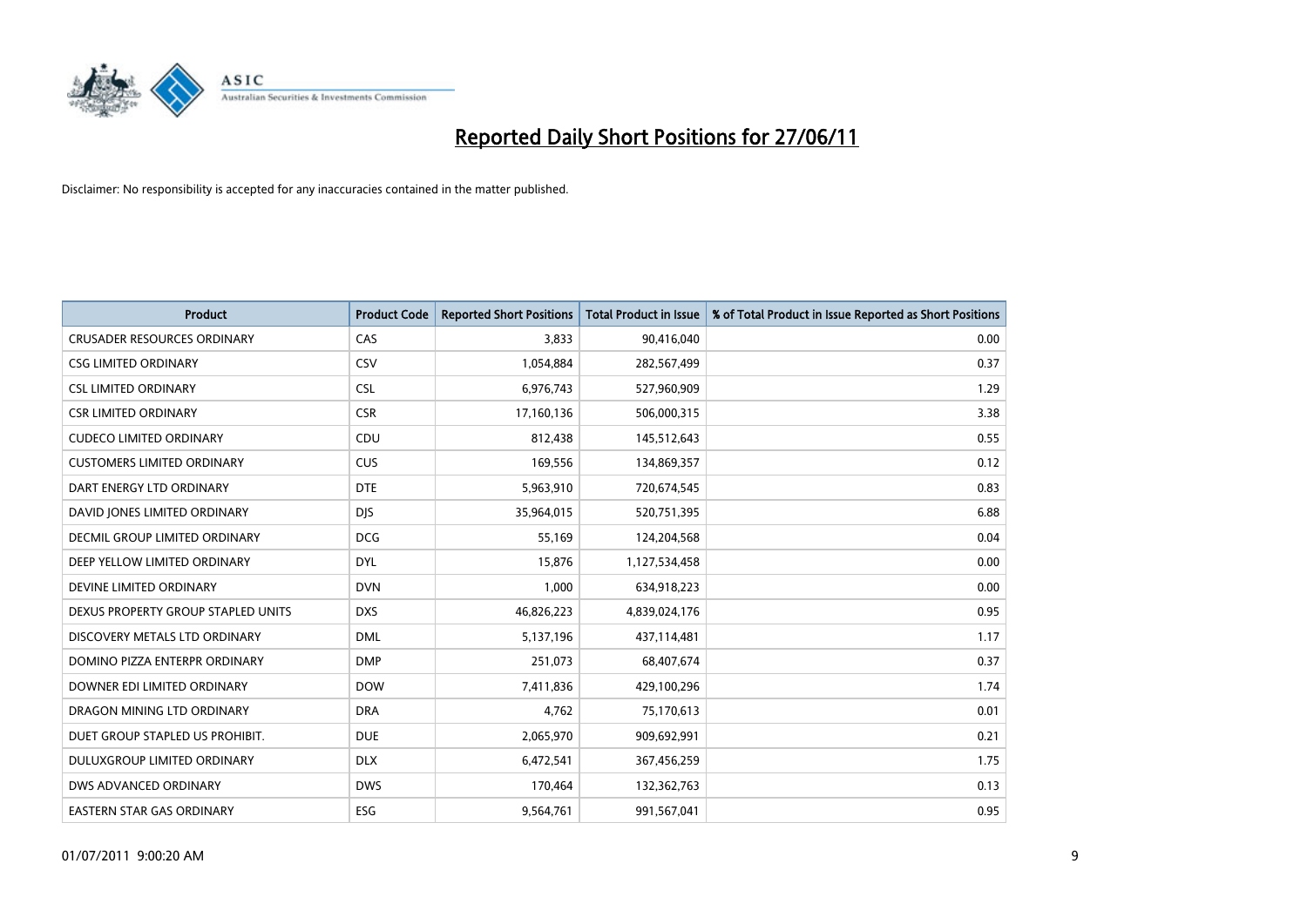

| <b>Product</b>                            | <b>Product Code</b> | <b>Reported Short Positions</b> | <b>Total Product in Issue</b> | % of Total Product in Issue Reported as Short Positions |
|-------------------------------------------|---------------------|---------------------------------|-------------------------------|---------------------------------------------------------|
| ECHO ENTERTAINMENT ORDINARY               | <b>EGP</b>          | 1,593,162                       | 688,019,737                   | 0.24                                                    |
| EDT RETAIL TRUST UNITS                    | <b>EDT</b>          | 99,457                          | 4,700,290,868                 | 0.00                                                    |
| <b>ELDERS LIMITED ORDINARY</b>            | <b>ELD</b>          | 15,788,756                      | 448,598,480                   | 3.49                                                    |
| ELDORADO GOLD CORP CDI 1:1                | EAU                 | 20,093                          | 12,695,323                    | 0.15                                                    |
| ELEMENTAL MINERALS ORDINARY               | <b>ELM</b>          | 72,000                          | 171,284,443                   | 0.04                                                    |
| ELEMENTOS LIMITED ORDINARY                | <b>ELT</b>          | 8                               | 77,068,979                    | 0.00                                                    |
| ELIXIR PETROLEUM LTD ORDINARY             | <b>EXR</b>          | 324,400                         | 188,988,472                   | 0.17                                                    |
| <b>EMECO HOLDINGS ORDINARY</b>            | <b>EHL</b>          | 1,939,661                       | 631,237,586                   | 0.28                                                    |
| <b>ENERGY RESOURCES ORDINARY 'A'</b>      | <b>ERA</b>          | 5,553,299                       | 190,737,934                   | 2.90                                                    |
| <b>ENERGY WORLD CORPOR, ORDINARY</b>      | <b>EWC</b>          | 22,294,041                      | 1,561,166,672                 | 1.41                                                    |
| ENTEK ENERGY LTD ORDINARY                 | <b>ETE</b>          | 489,903                         | 510,657,387                   | 0.10                                                    |
| <b>ENTELLECT LIMITED ORDINARY</b>         | <b>ESN</b>          | 464,050                         | 87,239,240                    | 0.53                                                    |
| <b>ENVESTRA LIMITED ORDINARY</b>          | <b>ENV</b>          | 3,420,581                       | 1,468,560,201                 | 0.23                                                    |
| EQUINOX MINERALS LTD CHESS DEPOSITARY INT | EON                 | 347,122                         | 879,495,876                   | 0.04                                                    |
| <b>EVEREST FINANCIAL ORDINARY</b>         | <b>EFG</b>          | 4,300                           | 25,143,824                    | 0.02                                                    |
| EXTRACT RESOURCES ORDINARY                | <b>EXT</b>          | 870,254                         | 251,191,285                   | 0.33                                                    |
| FAIRFAX MEDIA LTD ORDINARY                | <b>FXI</b>          | 286,360,101                     | 2,351,955,725                 | 12.17                                                   |
| <b>FAR LTD ORDINARY</b>                   | <b>FAR</b>          | 21,000,000                      | 1,245,351,164                 | 1.69                                                    |
| FERRAUS LIMITED ORDINARY                  | <b>FRS</b>          | 370                             | 249,598,565                   | 0.00                                                    |
| FISHER & PAYKEL APP. ORDINARY             | <b>FPA</b>          | 18,298                          | 724,235,162                   | 0.00                                                    |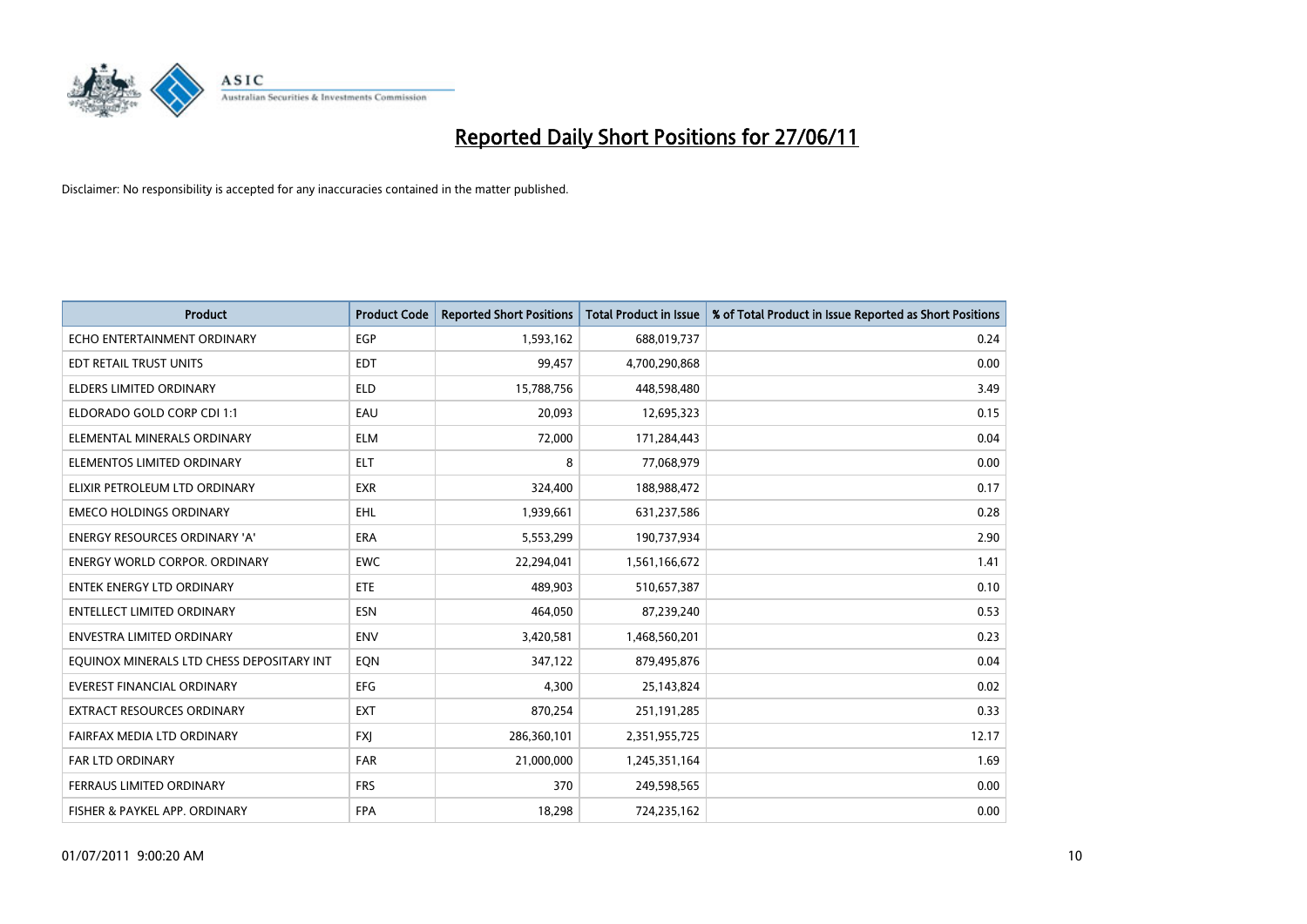

| <b>Product</b>                        | <b>Product Code</b> | <b>Reported Short Positions</b> | <b>Total Product in Issue</b> | % of Total Product in Issue Reported as Short Positions |
|---------------------------------------|---------------------|---------------------------------|-------------------------------|---------------------------------------------------------|
| FISHER & PAYKEL H. ORDINARY           | <b>FPH</b>          | 2,385,266                       | 520,473,867                   | 0.46                                                    |
| FKP PROPERTY GROUP STAPLED SECURITIES | <b>FKP</b>          | 21,545,776                      | 1,184,196,147                 | 1.82                                                    |
| FLEETWOOD CORP ORDINARY               | <b>FWD</b>          | 511,195                         | 57,847,937                    | 0.88                                                    |
| FLETCHER BUILDING ORDINARY            | <b>FBU</b>          | 6,176,891                       | 678,573,570                   | 0.91                                                    |
| FLEXIGROUP LIMITED ORDINARY           | <b>FXL</b>          | 74,766                          | 276,292,173                   | 0.02                                                    |
| <b>FLIGHT CENTRE ORDINARY</b>         | <b>FLT</b>          | 4,361,851                       | 99,946,094                    | 4.38                                                    |
| FLINDERS MINES LTD ORDINARY           | <b>FMS</b>          | 23,397,145                      | 1,820,839,571                 | 1.26                                                    |
| <b>FOCUS MINERALS LTD ORDINARY</b>    | <b>FML</b>          | 8,339,999                       | 3,440,515,431                 | 0.24                                                    |
| <b>FORGE GROUP LIMITED ORDINARY</b>   | <b>FGE</b>          | 50,673                          | 82,924,014                    | 0.05                                                    |
| FORTE ENERGY NL ORDINARY              | <b>FTE</b>          | 2,658,986                       | 695,589,311                   | 0.38                                                    |
| FORTESCUE METALS GRP ORDINARY         | <b>FMG</b>          | 37,478,505                      | 3,113,348,659                 | 1.22                                                    |
| <b>FOSTER'S GROUP ORDINARY</b>        | <b>FGL</b>          | 9,194,129                       | 1,940,894,542                 | 0.47                                                    |
| FTD CORPORATION ORDINARY              | <b>FTD</b>          | 8,088                           | 36,474,593                    | 0.02                                                    |
| FUNTASTIC LIMITED ORDINARY            | <b>FUN</b>          | 322,528                         | 340,997,682                   | 0.09                                                    |
| <b>G.U.D. HOLDINGS ORDINARY</b>       | <b>GUD</b>          | 315,194                         | 69,089,611                    | 0.44                                                    |
| <b>GALAXY RESOURCES ORDINARY</b>      | <b>GXY</b>          | 631,353                         | 323,327,000                   | 0.20                                                    |
| <b>GALILEE ENERGY LTD ORDINARY</b>    | GLL                 | 13,250                          | 152,140,466                   | 0.01                                                    |
| <b>GEODYNAMICS LIMITED ORDINARY</b>   | GDY                 | 108,692                         | 336,892,832                   | 0.04                                                    |
| <b>GINDALBIE METALS LTD ORDINARY</b>  | <b>GBG</b>          | 41,416,195                      | 935,615,590                   | 4.41                                                    |
| <b>GLOBAL MINING ORDINARY</b>         | GMI                 | 8,951                           | 191,820,968                   | 0.00                                                    |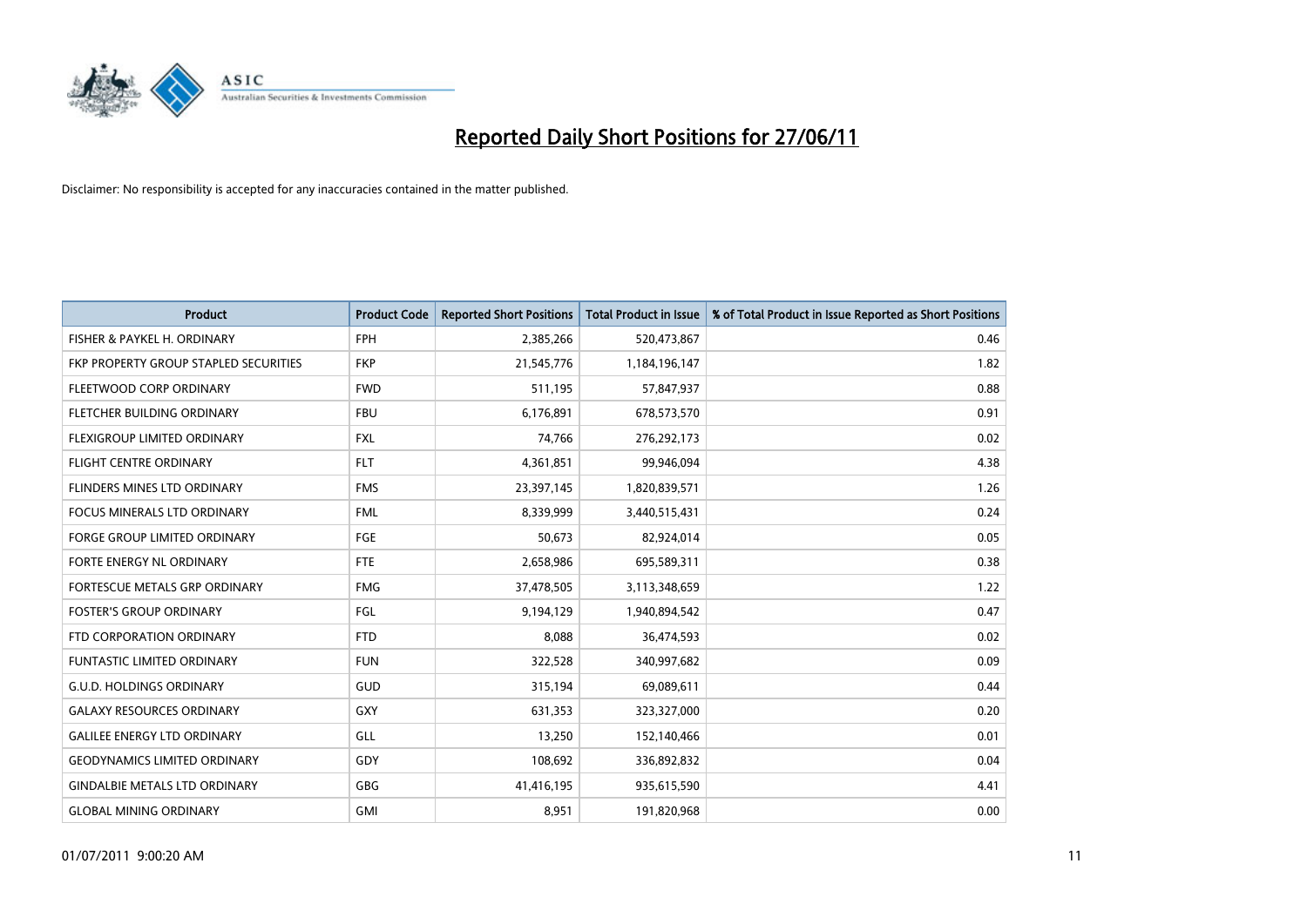

| <b>Product</b>                                   | <b>Product Code</b> | <b>Reported Short Positions</b> | <b>Total Product in Issue</b> | % of Total Product in Issue Reported as Short Positions |
|--------------------------------------------------|---------------------|---------------------------------|-------------------------------|---------------------------------------------------------|
| <b>GLOUCESTER COAL ORDINARY</b>                  | GCL                 | 468,815                         | 165,982,891                   | 0.28                                                    |
| <b>GME RESOURCES LTD ORDINARY</b>                | <b>GME</b>          | 800                             | 322,635,902                   | 0.00                                                    |
| <b>GOLD ONE INT LTD ORDINARY</b>                 | GDO                 | 500,000                         | 808,716,731                   | 0.06                                                    |
| <b>GOLD ROAD RES LTD ORDINARY</b>                | GOR                 | 808,196                         | 298,904,971                   | 0.27                                                    |
| <b>GOLDEN WEST RESOURCE ORDINARY</b>             | <b>GWR</b>          | 1,617                           | 192,082,567                   | 0.00                                                    |
| <b>GOODMAN FIELDER, ORDINARY</b>                 | <b>GFF</b>          | 25,267,817                      | 1,380,386,438                 | 1.83                                                    |
| <b>GOODMAN GROUP STAPLED US PROHIBIT.</b>        | <b>GMG</b>          | 42,256,367                      | 7,394,607,411                 | 0.57                                                    |
| <b>GPT GROUP STAPLED SEC.</b>                    | <b>GPT</b>          | 17,464,806                      | 1,855,529,431                 | 0.94                                                    |
| <b>GRAINCORP LIMITED A CLASS ORDINARY</b>        | <b>GNC</b>          | 549,209                         | 198,318,900                   | 0.27                                                    |
| <b>GRANGE RESOURCES, ORDINARY</b>                | <b>GRR</b>          | 152,569                         | 1,153,181,487                 | 0.01                                                    |
| <b>GREENCAP LIMITED ORDINARY</b>                 | GCG                 | 1                               | 262,515,385                   | 0.00                                                    |
| <b>GREENLAND MIN EN LTD ORDINARY</b>             | GGG                 | 721,869                         | 375,793,716                   | 0.19                                                    |
| <b>GROWTHPOINT PROPERTY ORD/UNIT STAPLED SEC</b> | GOZ                 | 40,025                          | 237,577,520                   | 0.02                                                    |
| <b>GRYPHON MINERALS LTD ORDINARY</b>             | GRY                 | 4,747,828                       | 299,922,058                   | 1.57                                                    |
| <b>GUILDFORD COAL LTD ORDINARY</b>               | <b>GUF</b>          | 905,514                         | 213,532,609                   | 0.42                                                    |
| <b>GUINNESS PEAT GROUP. CHESS DEPOSITARY INT</b> | <b>GPG</b>          | 2,611,276                       | 296,096,600                   | 0.88                                                    |
| <b>GUJARAT NRE COAL LTD ORDINARY</b>             | <b>GNM</b>          | 53,007                          | 990,955,858                   | 0.01                                                    |
| <b>GUNNS LIMITED ORDINARY</b>                    | <b>GNS</b>          | 59,203,651                      | 848,401,559                   | 6.98                                                    |
| <b>GWA GROUP LTD ORDINARY</b>                    | <b>GWA</b>          | 7,486,068                       | 301,525,014                   | 2.46                                                    |
| <b>HARVEY NORMAN ORDINARY</b>                    | <b>HVN</b>          | 41,551,292                      | 1,062,316,784                 | 3.95                                                    |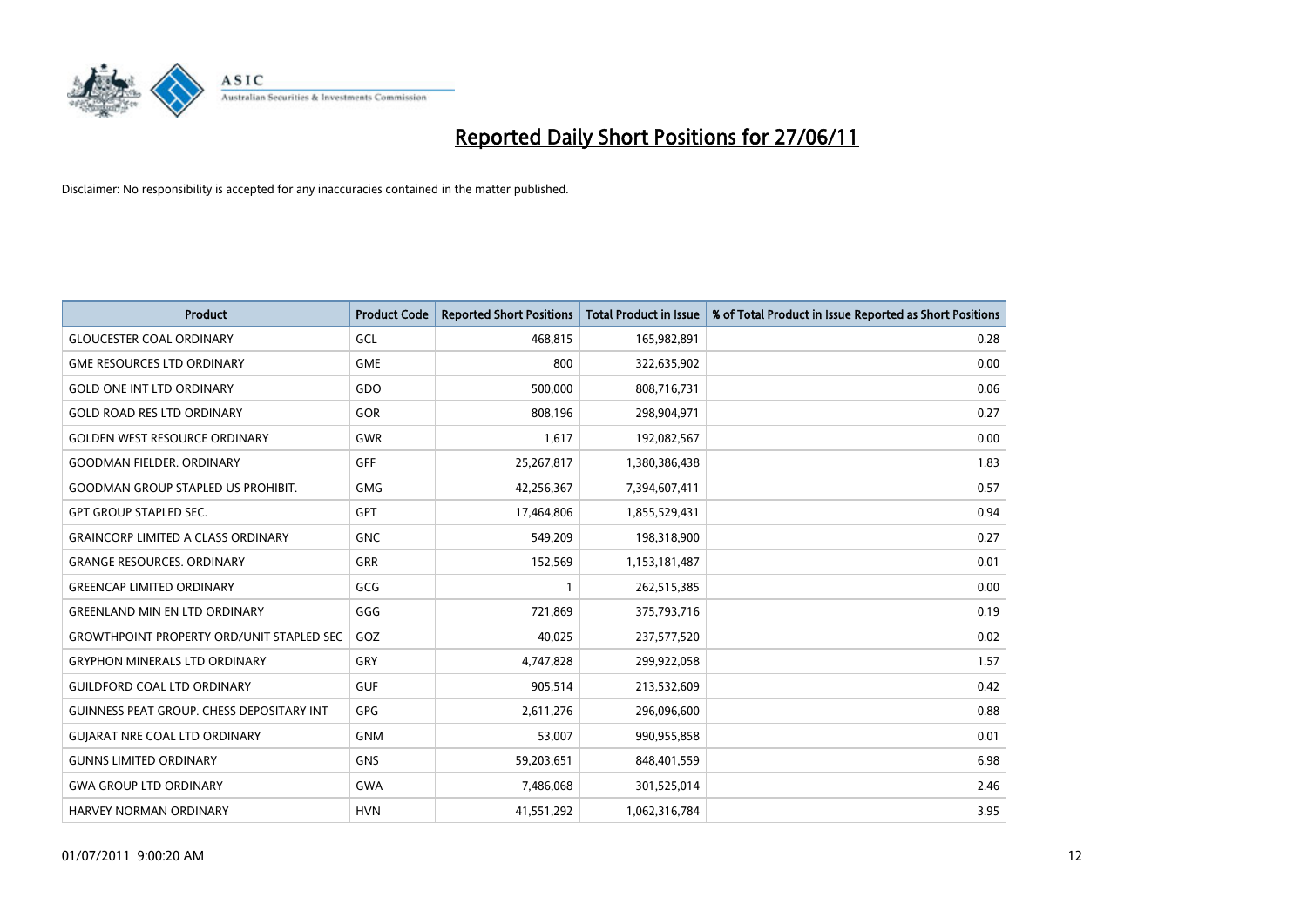

| <b>Product</b>                        | <b>Product Code</b> | <b>Reported Short Positions</b> | <b>Total Product in Issue</b> | % of Total Product in Issue Reported as Short Positions |
|---------------------------------------|---------------------|---------------------------------|-------------------------------|---------------------------------------------------------|
| HASTIE GROUP LIMITED ORDINARY         | <b>HST</b>          | 1,231,376                       | 275,748,631                   | 0.44                                                    |
| HASTINGS DIVERSIFIED STAPLED SECURITY | <b>HDF</b>          | 982,053                         | 529,187,294                   | 0.19                                                    |
| <b>HEARTWARE INT INC CDI 35:1</b>     | <b>HIN</b>          | 272,008                         | 48,598,550                    | 0.56                                                    |
| <b>HENDERSON GROUP CDI 1:1</b>        | <b>HGG</b>          | 5,624,515                       | 596,893,247                   | 0.94                                                    |
| HEA HOLDINGS LIMITED ORDINARY         | <b>HFA</b>          | 471,985                         | 117,332,831                   | 0.39                                                    |
| <b>HIGHLANDS PACIFIC ORDINARY</b>     | <b>HIG</b>          | 2,566,641                       | 686,082,148                   | 0.37                                                    |
| HILLGROVE RES LTD ORDINARY            | <b>HGO</b>          | 1,830,380                       | 793,698,575                   | 0.22                                                    |
| HILLS HOLDINGS LTD ORDINARY           | <b>HIL</b>          | 3,408,836                       | 249,139,016                   | 1.36                                                    |
| HORIZON OIL LIMITED ORDINARY          | <b>HZN</b>          | 6,350,330                       | 1,130,811,515                 | 0.55                                                    |
| HUNNU COAL LIMITED ORDINARY           | <b>HUN</b>          | 245,486                         | 212,565,002                   | 0.11                                                    |
| ICON ENERGY LIMITED ORDINARY          | <b>ICN</b>          | 69,280                          | 469,301,394                   | 0.01                                                    |
| <b>IINET LIMITED ORDINARY</b>         | <b>IIN</b>          | 1,129,989                       | 152,160,119                   | 0.74                                                    |
| ILUKA RESOURCES ORDINARY              | ILU                 | 2,414,948                       | 418,700,517                   | 0.56                                                    |
| <b>IMDEX LIMITED ORDINARY</b>         | <b>IMD</b>          | 72,573                          | 199,414,165                   | 0.02                                                    |
| IMF (AUSTRALIA) LTD ORDINARY          | <b>IMF</b>          | 329,821                         | 123,828,193                   | 0.26                                                    |
| IMX RESOURCES LTD ORDINARY            | <b>IXR</b>          | 20,005                          | 262,612,803                   | 0.01                                                    |
| <b>INCITEC PIVOT ORDINARY</b>         | IPL                 | 4,542,553                       | 1,628,730,107                 | 0.27                                                    |
| INDAGO RESOURCES LTD ORDINARY         | <b>IDG</b>          | 8,179                           | 6,460,606                     | 0.13                                                    |
| <b>INDEPENDENCE GROUP ORDINARY</b>    | IGO                 | 915,476                         | 202,569,635                   | 0.45                                                    |
| INDO MINES LIMITED ORDINARY           | <b>IDO</b>          | 1,187,567                       | 229,809,304                   | 0.51                                                    |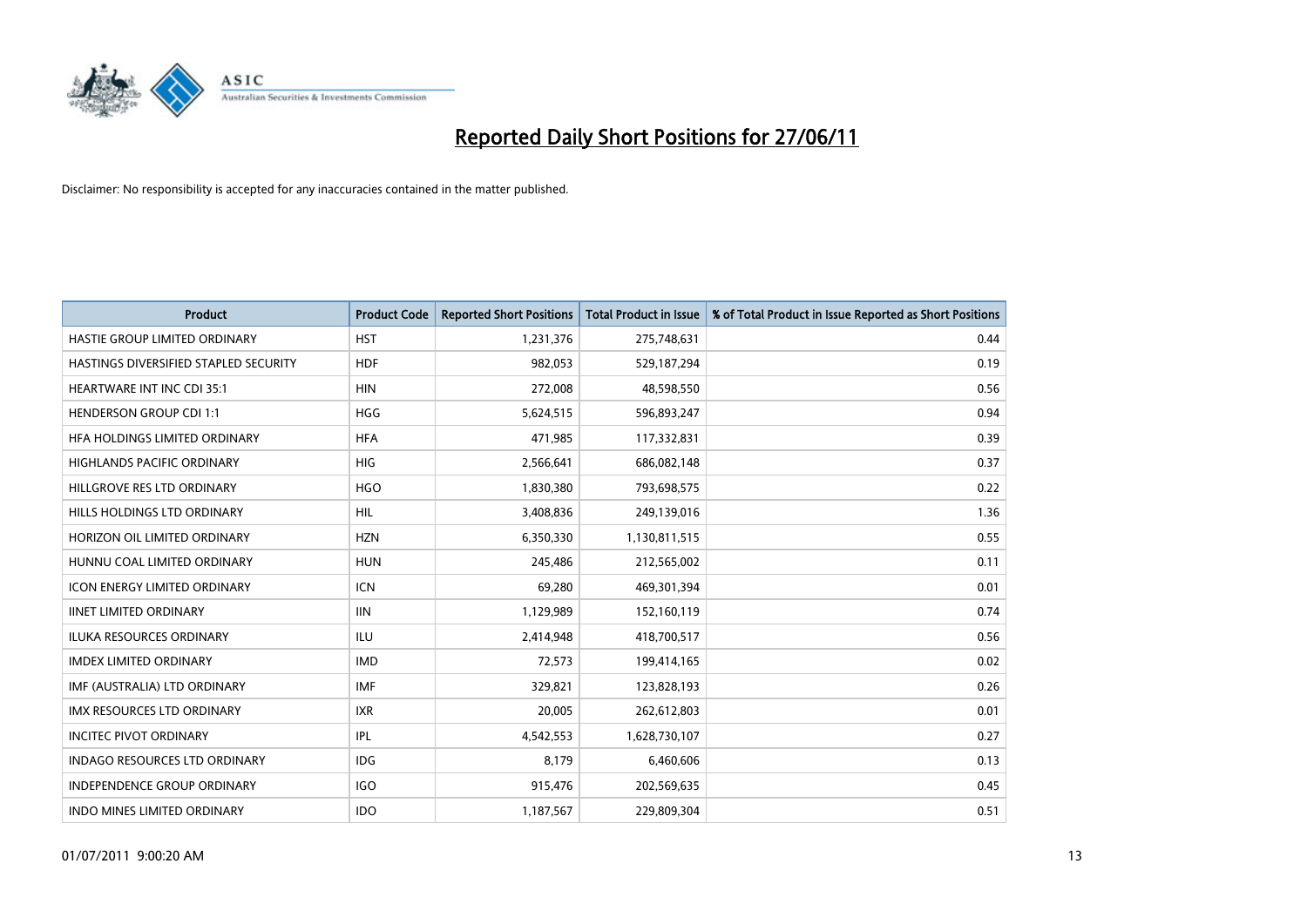

| <b>Product</b>                            | <b>Product Code</b> | <b>Reported Short Positions</b> | <b>Total Product in Issue</b> | % of Total Product in Issue Reported as Short Positions |
|-------------------------------------------|---------------------|---------------------------------|-------------------------------|---------------------------------------------------------|
| <b>INDOPHIL RESOURCES ORDINARY</b>        | <b>IRN</b>          | 8,075,096                       | 895,875,340                   | 0.90                                                    |
| INDUSTREA LIMITED ORDINARY                | IDL                 | 1,721,246                       | 364,524,797                   | 0.46                                                    |
| <b>INFIGEN ENERGY STAPLED SECURITIES</b>  | <b>IFN</b>          | 4,414,294                       | 762,265,972                   | 0.59                                                    |
| <b>INFRATIL LIMITED ORDINARY</b>          | IFZ                 | 110,283                         | 601,616,935                   | 0.02                                                    |
| ING RE COM GROUP STAPLED SECURITIES       | ILF.                | 9,075                           | 441,029,194                   | 0.00                                                    |
| <b>INSURANCE AUSTRALIA ORDINARY</b>       | IAG                 | 7,854,251                       | 2,079,034,021                 | 0.37                                                    |
| INT GOLDFIELDS LTD ORDINARY               | <b>IGS</b>          | 12,197,682                      | 571,520,386                   | 2.13                                                    |
| INTEGRA MINING LTD, ORDINARY              | <b>IGR</b>          | 5,861,779                       | 841,525,727                   | 0.70                                                    |
| <b>INTREPID MINES ORDINARY</b>            | <b>IAU</b>          | 3,058,005                       | 520,802,643                   | 0.59                                                    |
| INVESTA OFFICE FUND STAPLED SECURITIES    | IOF.                | 9,930,436                       | 2,729,071,212                 | 0.35                                                    |
| <b>INVOCARE LIMITED ORDINARY</b>          | <b>IVC</b>          | 1,185,165                       | 107,912,897                   | 1.10                                                    |
| ION LIMITED ORDINARY                      | <b>ION</b>          | 164,453                         | 256,365,105                   | 0.06                                                    |
| <b>IOOF HOLDINGS LTD ORDINARY</b>         | IFL                 | 794,931                         | 229,794,395                   | 0.32                                                    |
| <b>IRESS MARKET TECH. ORDINARY</b>        | <b>IRE</b>          | 2,275,849                       | 126,018,142                   | 1.79                                                    |
| <b>IRON ORE HOLDINGS ORDINARY</b>         | <b>IOH</b>          | 69,997                          | 166,087,005                   | 0.04                                                    |
| ISHARES GLB TELECOMS CDI 1:1              | <b>IXP</b>          | 11,174                          | 4,450,000                     | 0.25                                                    |
| ISHARES GLOBAL 100 CDI 1:1                | 100                 | 22,749                          | 10,600,000                    | 0.21                                                    |
| ISHARES MSCI AUS 200 ISHARES MSCI AUS 200 | <b>IOZ</b>          | 10,280                          | 1,950,015                     | 0.53                                                    |
| <b>ISHARES MSCI EAFE CDI 1:1</b>          | <b>IVE</b>          | 165                             | 590,400,000                   | 0.00                                                    |
| ISHARES S&P HIGH DIV ISHARES S&P HIGH DIV | <b>IHD</b>          | 5,208                           | 2,200,055                     | 0.24                                                    |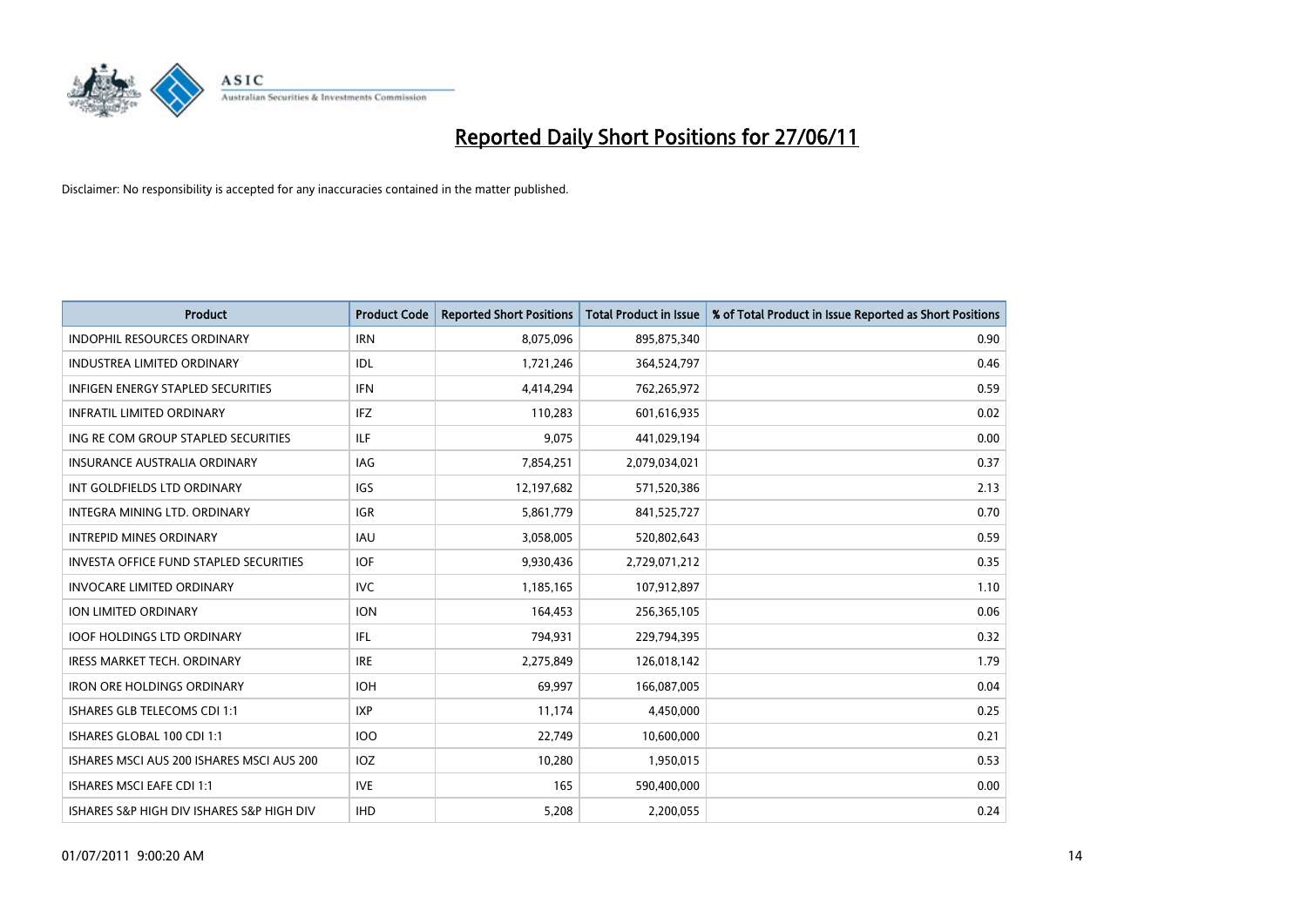

| <b>Product</b>                           | <b>Product Code</b> | <b>Reported Short Positions</b> | <b>Total Product in Issue</b> | % of Total Product in Issue Reported as Short Positions |
|------------------------------------------|---------------------|---------------------------------|-------------------------------|---------------------------------------------------------|
| ISHARES SMALL ORDS ISHARES SMALL ORDS    | <b>ISO</b>          | 183,425                         | 3,900,000                     | 4.70                                                    |
| <b>ISOFT GROUP LIMITED ORDINARY</b>      | <b>ISF</b>          | 6,508,994                       | 1,070,915,673                 | 0.61                                                    |
| <b>IVANHOE AUSTRALIA ORDINARY</b>        | <b>IVA</b>          | 204,384                         | 418,709,553                   | 0.04                                                    |
| JAMES HARDIE INDUST CHESS DEPOSITARY INT | <b>IHX</b>          | 18,499,719                      | 437,311,611                   | 4.21                                                    |
| <b>IAMESON RESOURCES ORDINARY</b>        | JAL                 | 1,600,000                       | 95,828,865                    | 1.67                                                    |
| <b>JB HI-FI LIMITED ORDINARY</b>         | <b>IBH</b>          | 14,736,296                      | 98,530,763                    | 14.94                                                   |
| <b>JUPITER MINES ORDINARY</b>            | <b>IMS</b>          | 363,025                         | 1,560,335,037                 | 0.02                                                    |
| KAGARA LTD ORDINARY                      | KZL                 | 11,083,619                      | 708,583,836                   | 1.55                                                    |
| KANGAROO RES LTD ORDINARY                | <b>KRL</b>          | 600,000                         | 3,434,430,012                 | 0.02                                                    |
| KAROON GAS AUSTRALIA ORDINARY            | <b>KAR</b>          | 1,133,962                       | 221,420,769                   | 0.51                                                    |
| KASBAH RESOURCES ORDINARY                | <b>KAS</b>          | 107,007                         | 364,262,596                   | 0.03                                                    |
| KATHMANDU HOLD LTD ORDINARY              | <b>KMD</b>          | 886,963                         | 200,000,000                   | 0.43                                                    |
| KENTOR GOLD LIMITED ORDINARY             | KGL                 | 5,000                           | 1,062,092,950                 | 0.00                                                    |
| <b>KEYBRIDGE CAPITAL ORDINARY</b>        | <b>KBC</b>          | 5,999                           | 172,070,564                   | 0.00                                                    |
| KIMBERLEY METALS LTD ORDINARY            | <b>KBL</b>          | 1,820                           | 161,976,319                   | 0.00                                                    |
| KINGSGATE CONSOLID. ORDINARY             | <b>KCN</b>          | 3,119,700                       | 135,274,830                   | 2.28                                                    |
| KINGSROSE MINING LTD ORDINARY            | <b>KRM</b>          | 987,213                         | 264,223,455                   | 0.36                                                    |
| LEIGHTON HOLDINGS ORDINARY               | LEI                 | 5,957,856                       | 336,515,596                   | 1.74                                                    |
| LEND LEASE GROUP UNIT/ORD STAPLED        | <b>LLC</b>          | 3,304,855                       | 570,915,669                   | 0.54                                                    |
| LINC ENERGY LTD ORDINARY                 | <b>LNC</b>          | 5,904,656                       | 503,418,900                   | 1.18                                                    |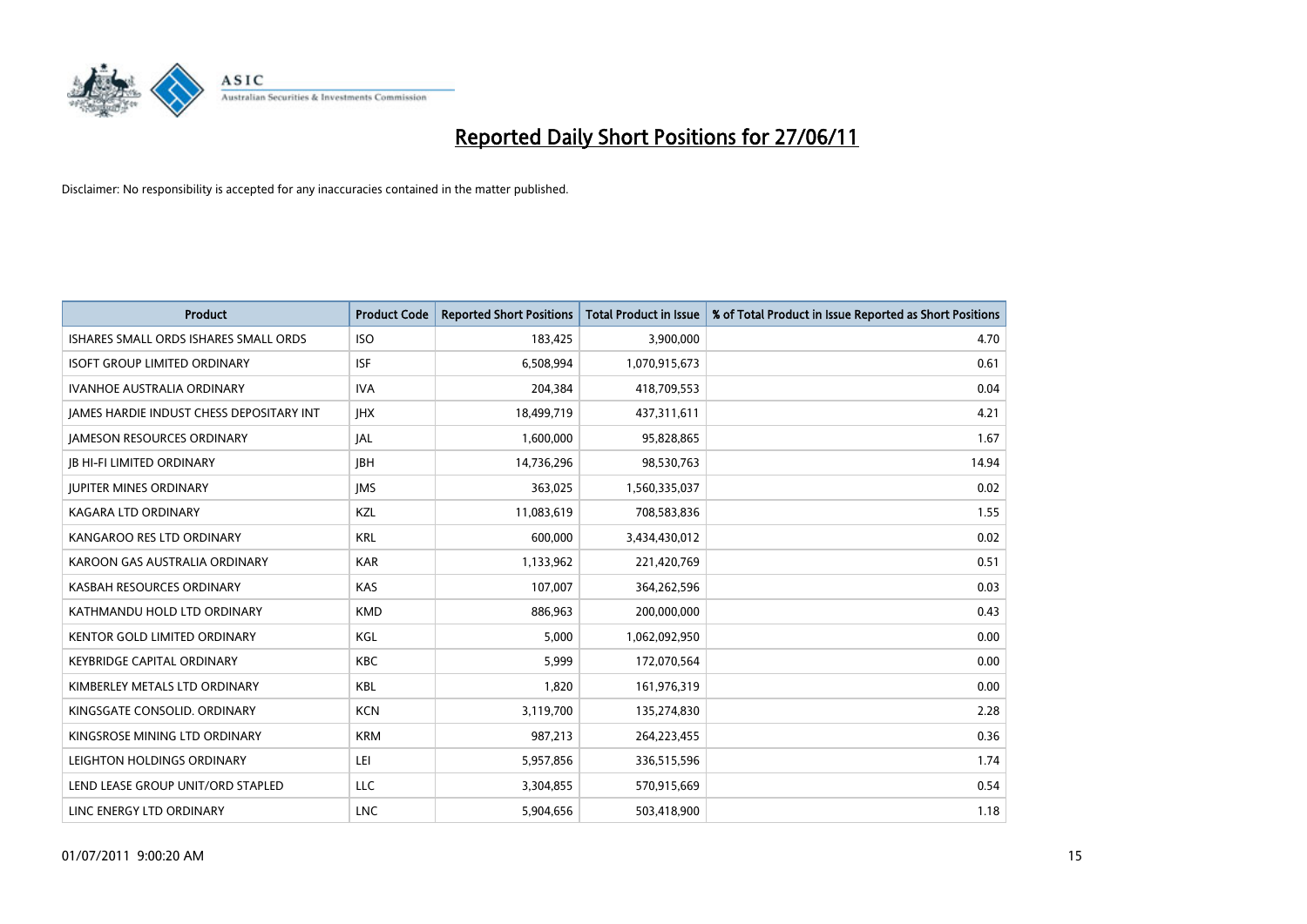

| Product                               | <b>Product Code</b> | <b>Reported Short Positions</b> | <b>Total Product in Issue</b> | % of Total Product in Issue Reported as Short Positions |
|---------------------------------------|---------------------|---------------------------------|-------------------------------|---------------------------------------------------------|
| LIQUEFIED NATURAL ORDINARY            | LNG                 | 335,739                         | 214,449,015                   | 0.16                                                    |
| LYNAS CORPORATION ORDINARY            | <b>LYC</b>          | 49,624,927                      | 1,713,546,913                 | 2.91                                                    |
| M2 TELECOMMUNICATION ORDINARY         | <b>MTU</b>          | 13,880                          | 123,616,285                   | 0.01                                                    |
| MACA LIMITED ORDINARY                 | <b>MLD</b>          | 31,710                          | 150,000,000                   | 0.02                                                    |
| MACARTHUR COAL ORDINARY               | <b>MCC</b>          | 5,038,123                       | 302,092,343                   | 1.69                                                    |
| <b>MACMAHON HOLDINGS ORDINARY</b>     | <b>MAH</b>          | 7,728,189                       | 733,711,705                   | 1.05                                                    |
| MACO ATLAS ROADS GRP ORDINARY STAPLED | <b>MOA</b>          | 6,520,986                       | 452,345,907                   | 1.43                                                    |
| MACQUARIE GROUP LTD ORDINARY          | <b>MQG</b>          | 5,490,215                       | 346,857,552                   | 1.57                                                    |
| MAGMA METALS LTD. ORDINARY            | <b>MMW</b>          | 500                             | 267,040,923                   | 0.00                                                    |
| MAP GROUP STAPLED US PROHIBIT.        | <b>MAP</b>          | 12,804,215                      | 1,861,210,782                 | 0.67                                                    |
| MARENGO MINING ORDINARY               | <b>MGO</b>          | 159,220                         | 995,068,613                   | 0.02                                                    |
| MATRIX C & E LTD ORDINARY             | <b>MCE</b>          | 58,648                          | 77,081,507                    | 0.08                                                    |
| MCMILLAN SHAKESPEARE ORDINARY         | <b>MMS</b>          | 59,052                          | 68,081,810                    | 0.08                                                    |
| MCPHERSON'S LTD ORDINARY              | <b>MCP</b>          | 216,965                         | 72,401,758                    | 0.30                                                    |
| MEDUSA MINING LTD ORDINARY            | <b>MML</b>          | 1,009,949                       | 188,233,911                   | 0.53                                                    |
| MELBOURNE IT LIMITED ORDINARY         | MLB                 | 182,722                         | 80,662,621                    | 0.23                                                    |
| MEO AUSTRALIA LTD ORDINARY            | MEO                 | 4,044,697                       | 539,913,260                   | 0.73                                                    |
| <b>MERMAID MARINE ORDINARY</b>        | <b>MRM</b>          | 2,288,702                       | 215,376,756                   | 1.06                                                    |
| MESOBLAST LIMITED ORDINARY            | <b>MSB</b>          | 1,855,021                       | 279,733,562                   | 0.66                                                    |
| METALS X LIMITED ORDINARY             | <b>MLX</b>          | 770,159                         | 1,365,661,782                 | 0.06                                                    |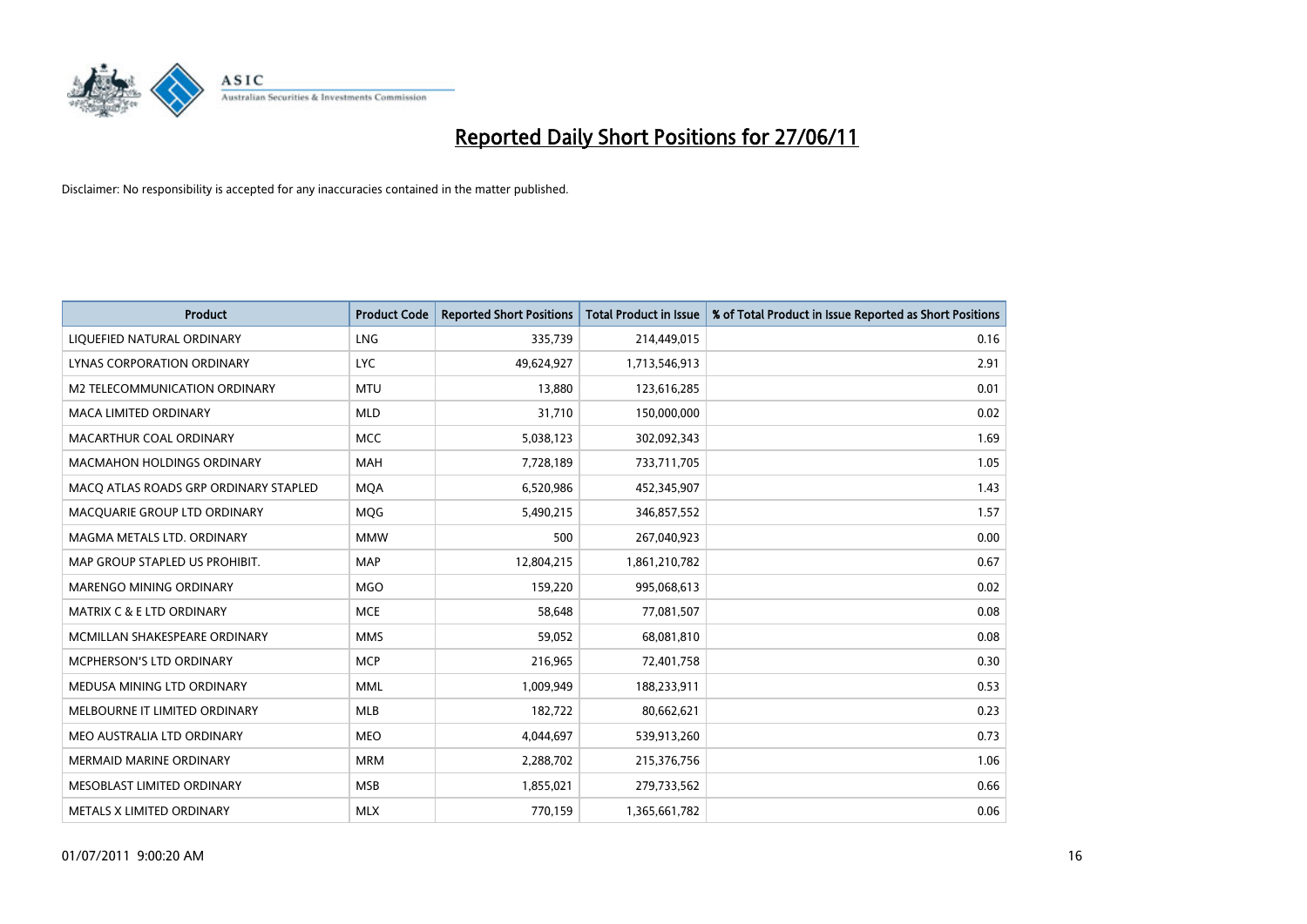

| <b>Product</b>                  | <b>Product Code</b> | <b>Reported Short Positions</b> | <b>Total Product in Issue</b> | % of Total Product in Issue Reported as Short Positions |
|---------------------------------|---------------------|---------------------------------|-------------------------------|---------------------------------------------------------|
| METCASH LIMITED ORDINARY        | <b>MTS</b>          | 31,128,855                      | 768,853,924                   | 4.04                                                    |
| METGASCO LIMITED ORDINARY       | MEL                 | 412,776                         | 276,213,791                   | 0.15                                                    |
| METMINCO LIMITED ORDINARY       | <b>MNC</b>          | 1,528,468                       | 1,462,616,146                 | 0.09                                                    |
| MHM METALS LIMITED ORDINARY     | <b>MHM</b>          | 84,585                          | 101,590,410                   | 0.09                                                    |
| MICLYN EXP OFFSHR ORDINARY      | <b>MIO</b>          | 630,899                         | 274,618,684                   | 0.22                                                    |
| MINARA RESOURCES ORDINARY       | <b>MRE</b>          | 9,954,188                       | 1,169,424,487                 | 0.83                                                    |
| MINCOR RESOURCES NL ORDINARY    | <b>MCR</b>          | 1,314,896                       | 200,608,804                   | 0.65                                                    |
| MINEMAKERS LIMITED ORDINARY     | <b>MAK</b>          | 44,227                          | 227,003,950                   | 0.02                                                    |
| MINERAL DEPOSITS ORDINARY       | <b>MDL</b>          | 284,262                         | 60,768,582                    | 0.46                                                    |
| MINERAL RESOURCES, ORDINARY     | <b>MIN</b>          | 942,916                         | 169,168,017                   | 0.55                                                    |
| MIRABELA NICKEL LTD ORDINARY    | <b>MBN</b>          | 11,297,301                      | 491,561,237                   | 2.30                                                    |
| MIRVAC GROUP STAPLED SECURITIES | <b>MGR</b>          | 27,789,131                      | 3,416,924,188                 | 0.79                                                    |
| MISSION NEWENERGY ORDINARY      | <b>MBT</b>          | 1,700                           | 8,512,179                     | 0.02                                                    |
| MOLOPO ENERGY LTD ORDINARY      | <b>MPO</b>          | 1,477,935                       | 250,852,322                   | 0.58                                                    |
| MOLY MINES LIMITED ORDINARY     | <b>MOL</b>          | 48,000                          | 384,893,989                   | 0.01                                                    |
| MONADELPHOUS GROUP ORDINARY     | <b>MND</b>          | 606,057                         | 87,576,827                    | 0.70                                                    |
| MORTGAGE CHOICE LTD ORDINARY    | MOC                 | 23,932                          | 119,948,255                   | 0.02                                                    |
| MOUNT GIBSON IRON ORDINARY      | <b>MGX</b>          | 7,298,267                       | 1,082,570,693                 | 0.65                                                    |
| MSF SUGAR LIMITED ORDINARY      | <b>MSF</b>          | 19,208                          | 69,165,378                    | 0.03                                                    |
| MULTIPLEX SITES SITES           | <b>MXUPA</b>        | 174                             | 4,500,000                     | 0.00                                                    |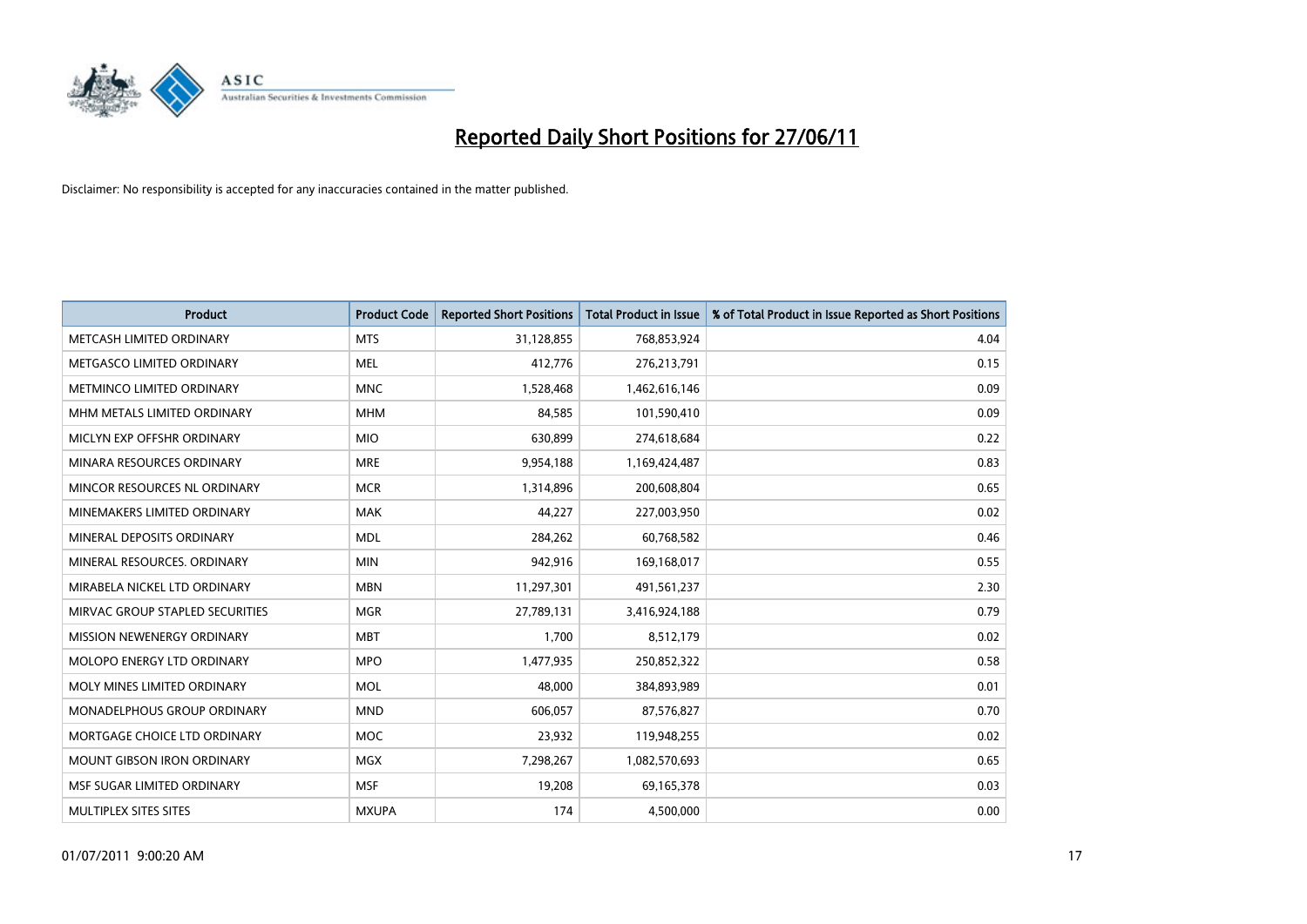

| <b>Product</b>                    | <b>Product Code</b> | <b>Reported Short Positions</b> | <b>Total Product in Issue</b> | % of Total Product in Issue Reported as Short Positions |
|-----------------------------------|---------------------|---------------------------------|-------------------------------|---------------------------------------------------------|
| MURCHISON METALS LTD ORDINARY     | <b>MMX</b>          | 15,138,249                      | 435,884,268                   | 3.46                                                    |
| <b>MYER HOLDINGS LTD ORDINARY</b> | <b>MYR</b>          | 19,955,622                      | 582,947,884                   | 3.43                                                    |
| <b>MYSTATE LIMITED ORDINARY</b>   | <b>MYS</b>          | 1,400                           | 67,439,158                    | 0.00                                                    |
| NANOSONICS LIMITED ORDINARY       | <b>NAN</b>          | 15,403                          | 230,490,585                   | 0.01                                                    |
| NATIONAL AUST, BANK ORDINARY      | <b>NAB</b>          | 15,301,482                      | 2,169,819,076                 | 0.68                                                    |
| NATURAL FUEL LIMITED ORDINARY     | <b>NFL</b>          | $\mathbf{1}$                    | 1,121,912                     | 0.00                                                    |
| NAVIGATOR RESOURCES ORDINARY      | <b>NAV</b>          | 500                             | 465,790,327                   | 0.00                                                    |
| NAVITAS LIMITED ORDINARY          | <b>NVT</b>          | 3,552,907                       | 375,230,115                   | 0.96                                                    |
| NEPTUNE MARINE ORDINARY           | <b>NMS</b>          | 955,251                         | 1,747,612,299                 | 0.05                                                    |
| NEW HOPE CORPORATION ORDINARY     | <b>NHC</b>          | 1,213,029                       | 830,230,549                   | 0.14                                                    |
| NEWCREST MINING ORDINARY          | <b>NCM</b>          | 1,831,803                       | 765,407,334                   | 0.23                                                    |
| NEWS CORP A NON-VOTING CDI        | <b>NWSLV</b>        | 1,935,759                       | 1,829,817,184                 | 0.10                                                    |
| NEWS CORP B VOTING CDI            | <b>NWS</b>          | 2,785,633                       | 798,520,953                   | 0.33                                                    |
| NEXBIS LIMITED ORDINARY           | <b>NBS</b>          | 63,733                          | 798,356,704                   | 0.01                                                    |
| NEXUS ENERGY LIMITED ORDINARY     | <b>NXS</b>          | 19,452,844                      | 1,326,337,066                 | 1.46                                                    |
| NIB HOLDINGS LIMITED ORDINARY     | <b>NHF</b>          | 4,911                           | 466,765,752                   | 0.00                                                    |
| NICK SCALI LIMITED ORDINARY       | <b>NCK</b>          | 35,846                          | 81,000,000                    | 0.04                                                    |
| NIDO PETROLEUM ORDINARY           | <b>NDO</b>          | 1,258,761                       | 1,389,163,151                 | 0.08                                                    |
| NKWE PLATINUM 10C US COMMON       | <b>NKP</b>          | 144,889                         | 559,651,184                   | 0.03                                                    |
| NOBLE MINERAL RES ORDINARY        | <b>NMG</b>          | 3,432,658                       | 394,448,290                   | 0.87                                                    |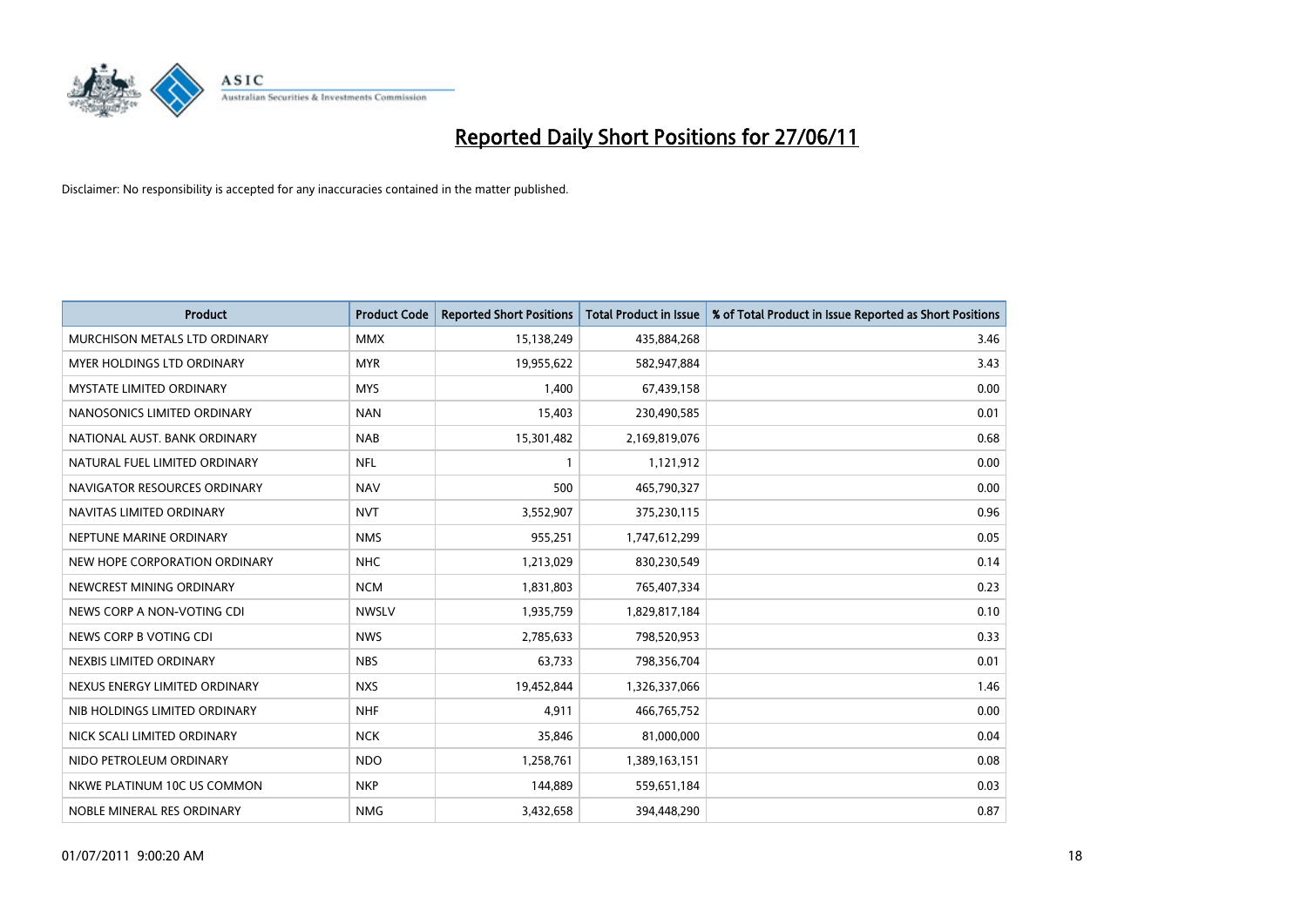

| <b>Product</b>                        | <b>Product Code</b> | <b>Reported Short Positions</b> | <b>Total Product in Issue</b> | % of Total Product in Issue Reported as Short Positions |
|---------------------------------------|---------------------|---------------------------------|-------------------------------|---------------------------------------------------------|
| NORTHERN CREST ORDINARY               | <b>NOC</b>          | 24,345                          | 133,484,723                   | 0.02                                                    |
| NORTHERN IRON LTD ORDINARY            | <b>NFE</b>          | 1,020,956                       | 336,084,863                   | 0.29                                                    |
| NRW HOLDINGS LIMITED ORDINARY         | <b>NWH</b>          | 2,654,010                       | 278,888,011                   | 0.95                                                    |
| NUCOAL RESOURCES NL ORDINARY          | <b>NCR</b>          | 189,748                         | 437,193,340                   | 0.04                                                    |
| NUFARM LIMITED ORDINARY               | <b>NUF</b>          | 6,084,282                       | 261,833,005                   | 2.29                                                    |
| NUPLEX INDUSTRIES ORDINARY            | <b>NPX</b>          | 62,580                          | 196,748,316                   | 0.03                                                    |
| OAKTON LIMITED ORDINARY               | <b>OKN</b>          | 642,280                         | 93,800,235                    | 0.69                                                    |
| OCEANAGOLD CORP. CHESS DEPOSITARY INT | <b>OGC</b>          | 1,042,241                       | 262,550,386                   | 0.39                                                    |
| OCEANIA CAPITAL LTD ORDINARY          | <b>OCP</b>          | 2,500                           | 91,921,295                    | 0.00                                                    |
| OIL SEARCH LTD ORDINARY               | OSH                 | 8,195,209                       | 1,320,648,378                 | 0.61                                                    |
| OM HOLDINGS LIMITED ORDINARY          | OMH                 | 8,690,415                       | 504,105,150                   | 1.74                                                    |
| <b>ONESTEEL LIMITED ORDINARY</b>      | OST                 | 24,565,917                      | 1,338,106,652                 | 1.83                                                    |
| ORICA LIMITED ORDINARY                | ORI                 | 2,971,916                       | 363,223,767                   | 0.79                                                    |
| ORIGIN ENERGY ORDINARY                | <b>ORG</b>          | 2,027,343                       | 1,064,507,259                 | 0.18                                                    |
| OROCOBRE LIMITED ORDINARY             | <b>ORE</b>          | 93,874                          | 102,813,894                   | 0.09                                                    |
| OROTONGROUP LIMITED ORDINARY          | ORL                 | 5,935                           | 40,880,902                    | 0.01                                                    |
| OTTO ENERGY LIMITED ORDINARY          | OEL                 | 109,204                         | 1,134,540,071                 | 0.01                                                    |
| <b>OZ MINERALS ORDINARY</b>           | OZL                 | 6,029,573                       | 323,877,514                   | 1.85                                                    |
| <b>PACIFIC BRANDS ORDINARY</b>        | <b>PBG</b>          | 10,933,051                      | 931,386,248                   | 1.18                                                    |
| PALADIN ENERGY LTD ORDINARY           | <b>PDN</b>          | 12,224,828                      | 777,698,217                   | 1.59                                                    |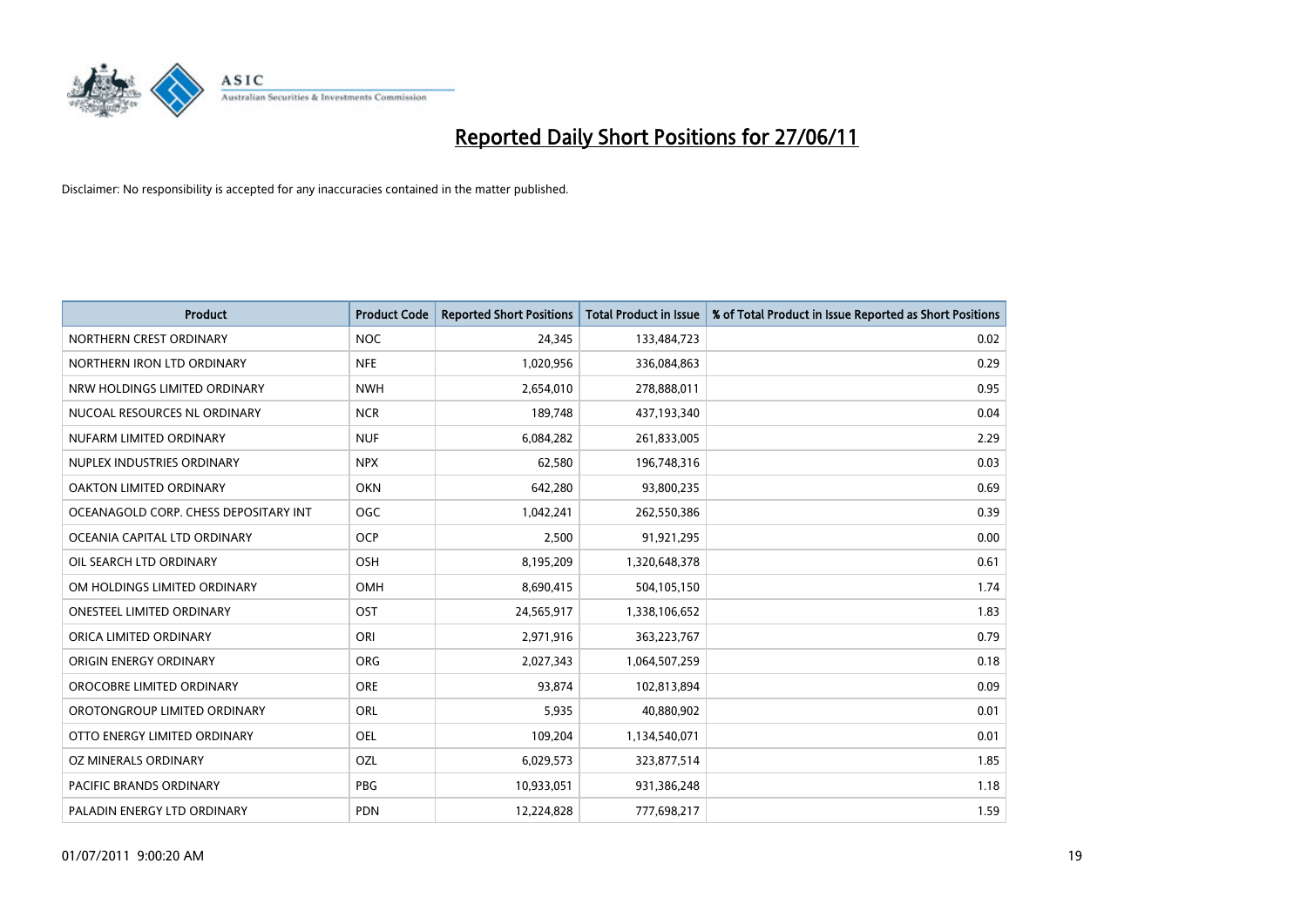

| <b>Product</b>                | <b>Product Code</b> | <b>Reported Short Positions</b> | <b>Total Product in Issue</b> | % of Total Product in Issue Reported as Short Positions |
|-------------------------------|---------------------|---------------------------------|-------------------------------|---------------------------------------------------------|
| PANAUST LIMITED ORDINARY      | <b>PNA</b>          | 10,053,189                      | 593,651,483                   | 1.67                                                    |
| PANORAMIC RESOURCES ORDINARY  | PAN                 | 1,435,007                       | 207,050,710                   | 0.69                                                    |
| PAPERLINX LIMITED ORDINARY    | <b>PPX</b>          | 7,116,739                       | 603,580,761                   | 1.20                                                    |
| PAPILLON RES LTD ORDINARY     | PIR                 | 372,274                         | 202,916,972                   | 0.18                                                    |
| PATTIES FOODS LTD ORDINARY    | PFL                 | $\mathbf{1}$                    | 138,989,223                   | 0.00                                                    |
| PEET LIMITED ORDINARY         | <b>PPC</b>          | 84,071                          | 303,854,244                   | 0.03                                                    |
| PENINSULA ENERGY LTD ORDINARY | <b>PEN</b>          | 5,000                           | 2,093,420,252                 | 0.00                                                    |
| PERILYA LIMITED ORDINARY      | PEM                 | 559,254                         | 526,075,563                   | 0.12                                                    |
| PERPETUAL LIMITED ORDINARY    | <b>PPT</b>          | 2,528,246                       | 44,669,352                    | 5.66                                                    |
| PERSEUS MINING LTD ORDINARY   | PRU                 | 5,792,681                       | 425,017,088                   | 1.35                                                    |
| PETSEC ENERGY ORDINARY        | <b>PSA</b>          | 223,332                         | 231,283,622                   | 0.10                                                    |
| PHARMAXIS LTD ORDINARY        | <b>PXS</b>          | 1,989,377                       | 228,290,309                   | 0.85                                                    |
| PHOTON GROUP LTD ORDINARY     | PGA                 | 250,510                         | 1,540,886,866                 | 0.02                                                    |
| PLATINUM ASSET ORDINARY       | <b>PTM</b>          | 8,705,923                       | 561,347,878                   | 1.55                                                    |
| PLATINUM AUSTRALIA ORDINARY   | <b>PLA</b>          | 5,363,008                       | 392,430,039                   | 1.36                                                    |
| PLATINUM CAPITAL LTD ORDINARY | <b>PMC</b>          |                                 | 164,959,410                   | 0.00                                                    |
| PLUTON RESOURCES ORDINARY     | PLV                 | 161,146                         | 187,026,448                   | 0.08                                                    |
| PMP LIMITED ORDINARY          | <b>PMP</b>          | 73,521                          | 330,019,067                   | 0.01                                                    |
| PORT BOUVARD LIMITED ORDINARY | PBD                 | 6,754                           | 593,868,295                   | 0.00                                                    |
| PRANA BIOTECHNOLOGY ORDINARY  | PBT                 | 735,750                         | 269,292,203                   | 0.27                                                    |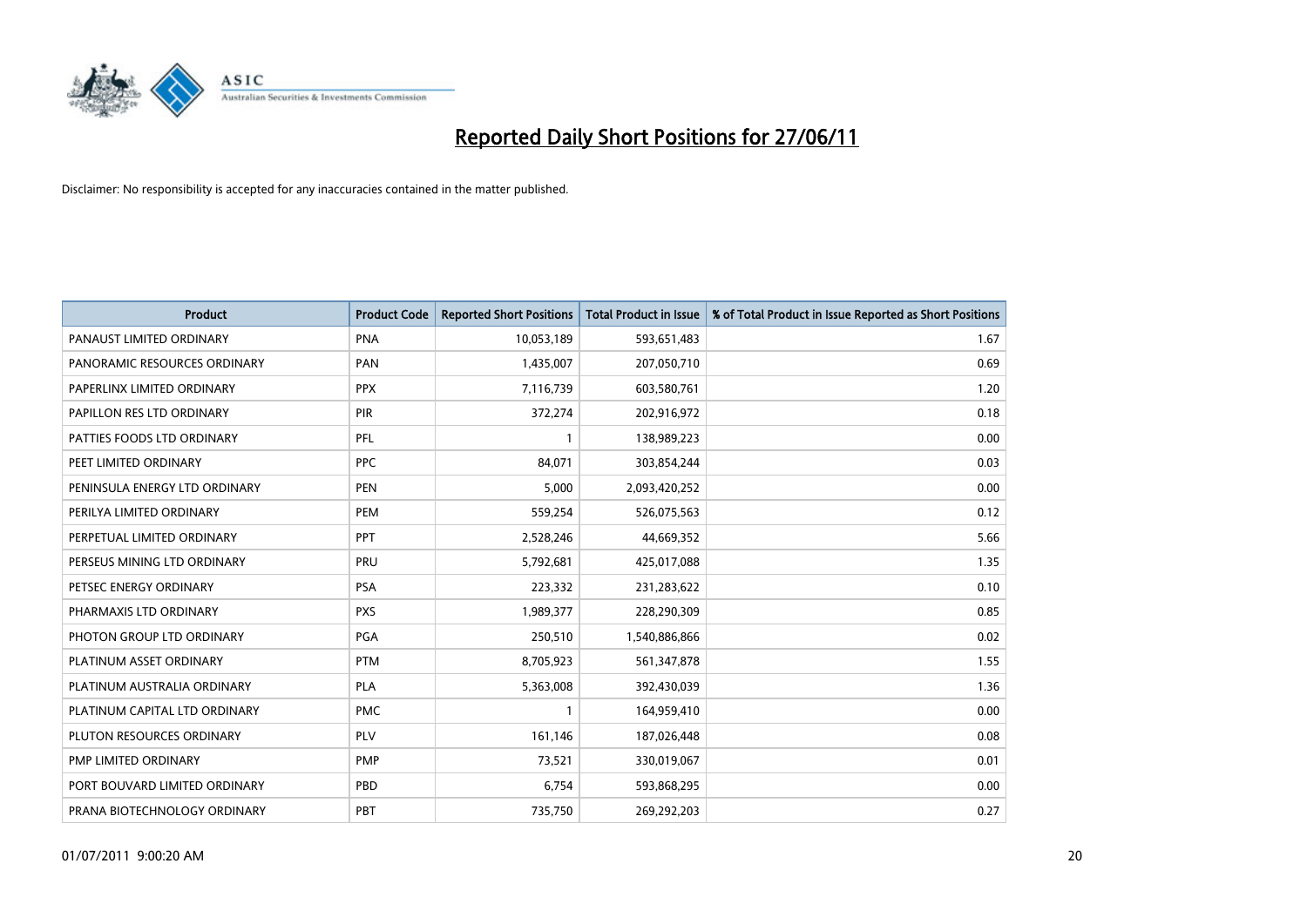

| <b>Product</b>                       | <b>Product Code</b> | <b>Reported Short Positions</b> | <b>Total Product in Issue</b> | % of Total Product in Issue Reported as Short Positions |
|--------------------------------------|---------------------|---------------------------------|-------------------------------|---------------------------------------------------------|
| PREMIER INVESTMENTS ORDINARY         | <b>PMV</b>          | 649,557                         | 155,062,831                   | 0.42                                                    |
| PRIMARY HEALTH CARE ORDINARY         | <b>PRY</b>          | 9,491,306                       | 497,409,803                   | 1.90                                                    |
| PRIME MEDIA GRP LTD ORDINARY         | <b>PRT</b>          | $\overline{2}$                  | 366,330,303                   | 0.00                                                    |
| PROGEN PHARMACEUTIC ORDINARY         | <b>PGL</b>          | 151,596                         | 24,709,097                    | 0.61                                                    |
| PROGRAMMED ORDINARY                  | <b>PRG</b>          | 366,211                         | 118,169,908                   | 0.29                                                    |
| <b>PSIVIDA CORP CDI 1:1</b>          | <b>PVA</b>          | 6,878                           | 8,891,730                     | 0.08                                                    |
| <b>QANTAS AIRWAYS ORDINARY</b>       | QAN                 | 37,297,572                      | 2,265,123,620                 | 1.63                                                    |
| OBE INSURANCE GROUP ORDINARY         | <b>OBE</b>          | 19,262,333                      | 1,092,654,587                 | 1.70                                                    |
| OR NATIONAL LIMITED ORDINARY         | <b>ORN</b>          | 16,601,688                      | 2,440,000,000                 | 0.66                                                    |
| <b>QUBE LOGISTICS ORDINARY UNITS</b> | <b>QUB</b>          | 19,700,852                      | 610,839,329                   | 3.22                                                    |
| RAMELIUS RESOURCES ORDINARY          | <b>RMS</b>          | 1,361,534                       | 291,767,215                   | 0.45                                                    |
| RAMSAY HEALTH CARE ORDINARY          | <b>RHC</b>          | 1,608,414                       | 202,081,252                   | 0.78                                                    |
| <b>RCR TOMLINSON ORDINARY</b>        | <b>RCR</b>          | 55,767                          | 131,985,172                   | 0.04                                                    |
| <b>REA GROUP ORDINARY</b>            | <b>REA</b>          | 52,388                          | 130,401,680                   | 0.03                                                    |
| <b>RECKON LIMITED ORDINARY</b>       | <b>RKN</b>          | 6,916                           | 133,384,060                   | 0.01                                                    |
| RED 5 LIMITED ORDINARY               | <b>RED</b>          | 30,000,000                      | 1,283,674,237                 | 2.34                                                    |
| <b>RED FORK ENERGY ORDINARY</b>      | <b>RFE</b>          | 18,726                          | 269,769,853                   | 0.00                                                    |
| REDBANK ENERGY LTD ORDINARY          | AEJ                 | 13                              | 786,287                       | 0.00                                                    |
| <b>REDFLEX HOLDINGS ORDINARY</b>     | <b>RDF</b>          | 10                              | 110,345,599                   | 0.00                                                    |
| REED RESOURCES LTD ORDINARY          | <b>RDR</b>          | 508,209                         | 262,237,201                   | 0.19                                                    |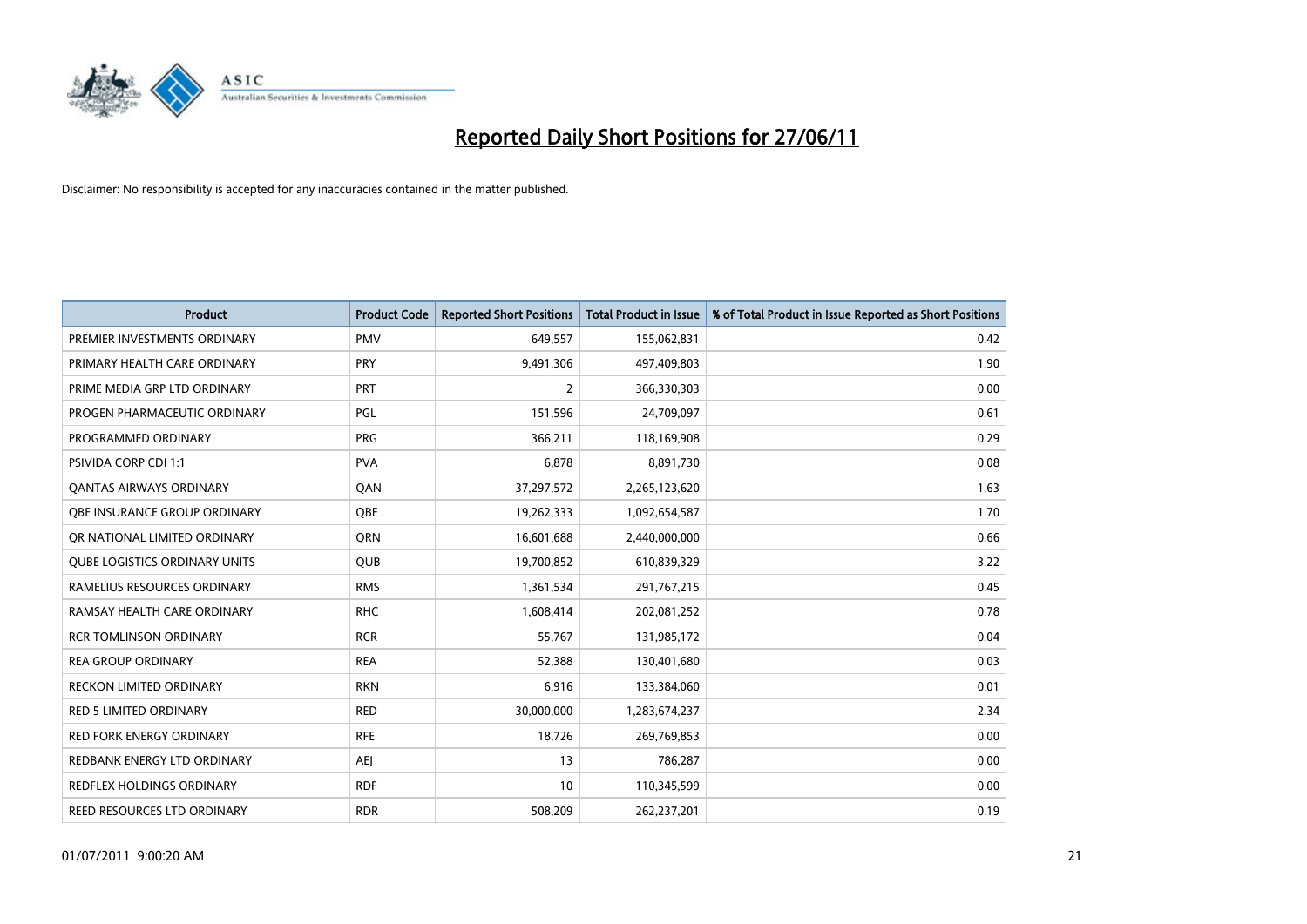

| <b>Product</b>                      | <b>Product Code</b> | <b>Reported Short Positions</b> | <b>Total Product in Issue</b> | % of Total Product in Issue Reported as Short Positions |
|-------------------------------------|---------------------|---------------------------------|-------------------------------|---------------------------------------------------------|
| <b>REGIS RESOURCES ORDINARY</b>     | <b>RRL</b>          | 3,122,166                       | 431,333,086                   | 0.73                                                    |
| RESMED INC CDI 10:1                 | <b>RMD</b>          | 14,796,988                      | 1,545,678,330                 | 0.95                                                    |
| <b>RESOLUTE MINING ORDINARY</b>     | <b>RSG</b>          | 8,610,822                       | 467,618,520                   | 1.85                                                    |
| RESOURCE AND INVEST. ORDINARY       | <b>RNI</b>          | 9,369                           | 124,754,308                   | 0.01                                                    |
| <b>RESOURCE GENERATION ORDINARY</b> | <b>RES</b>          | 314,311                         | 262,895,652                   | 0.12                                                    |
| REVERSE CORP LIMITED ORDINARY       | <b>REF</b>          | 25,141                          | 92,382,175                    | 0.03                                                    |
| REX MINERALS LIMITED ORDINARY       | <b>RXM</b>          | 753,493                         | 153,438,879                   | 0.49                                                    |
| <b>RHG LIMITED ORDINARY</b>         | <b>RHG</b>          | 406,485                         | 318,745,978                   | 0.12                                                    |
| RIALTO ENERGY ORDINARY              | <b>RIA</b>          | 475,185                         | 360,006,264                   | 0.13                                                    |
| RIDLEY CORPORATION ORDINARY         | <b>RIC</b>          | 818,924                         | 307,817,071                   | 0.26                                                    |
| RIO TINTO LIMITED ORDINARY          | <b>RIO</b>          | 17,189,214                      | 435,758,720                   | 3.93                                                    |
| RIVERCITY MOTORWAY STAPLED          | <b>RCY</b>          | 132,000                         | 957,010,115                   | 0.01                                                    |
| RIVERSDALE MINING ORDINARY          | <b>RIV</b>          | 10,200                          | 244,431,186                   | 0.00                                                    |
| ROBUST RESOURCES ORDINARY           | <b>ROL</b>          | 1,159,700                       | 84,944,097                    | 1.37                                                    |
| ROC OIL COMPANY ORDINARY            | <b>ROC</b>          | 1,797,542                       | 713,254,560                   | 0.25                                                    |
| ROYAL WOLF HOLDINGS ORDINARY        | <b>RWH</b>          | 81,211                          | 100,387,052                   | 0.08                                                    |
| SAI GLOBAL LIMITED ORDINARY         | SAI                 | 193,646                         | 199,552,155                   | 0.10                                                    |
| SALMAT LIMITED ORDINARY             | <b>SLM</b>          | 464,804                         | 159,780,299                   | 0.31                                                    |
| SAMSON OIL & GAS LTD ORDINARY       | SSN                 | 2,164,020                       | 1,727,586,909                 | 0.13                                                    |
| SANDFIRE RESOURCES ORDINARY         | <b>SFR</b>          | 1,620,348                       | 148,384,969                   | 1.09                                                    |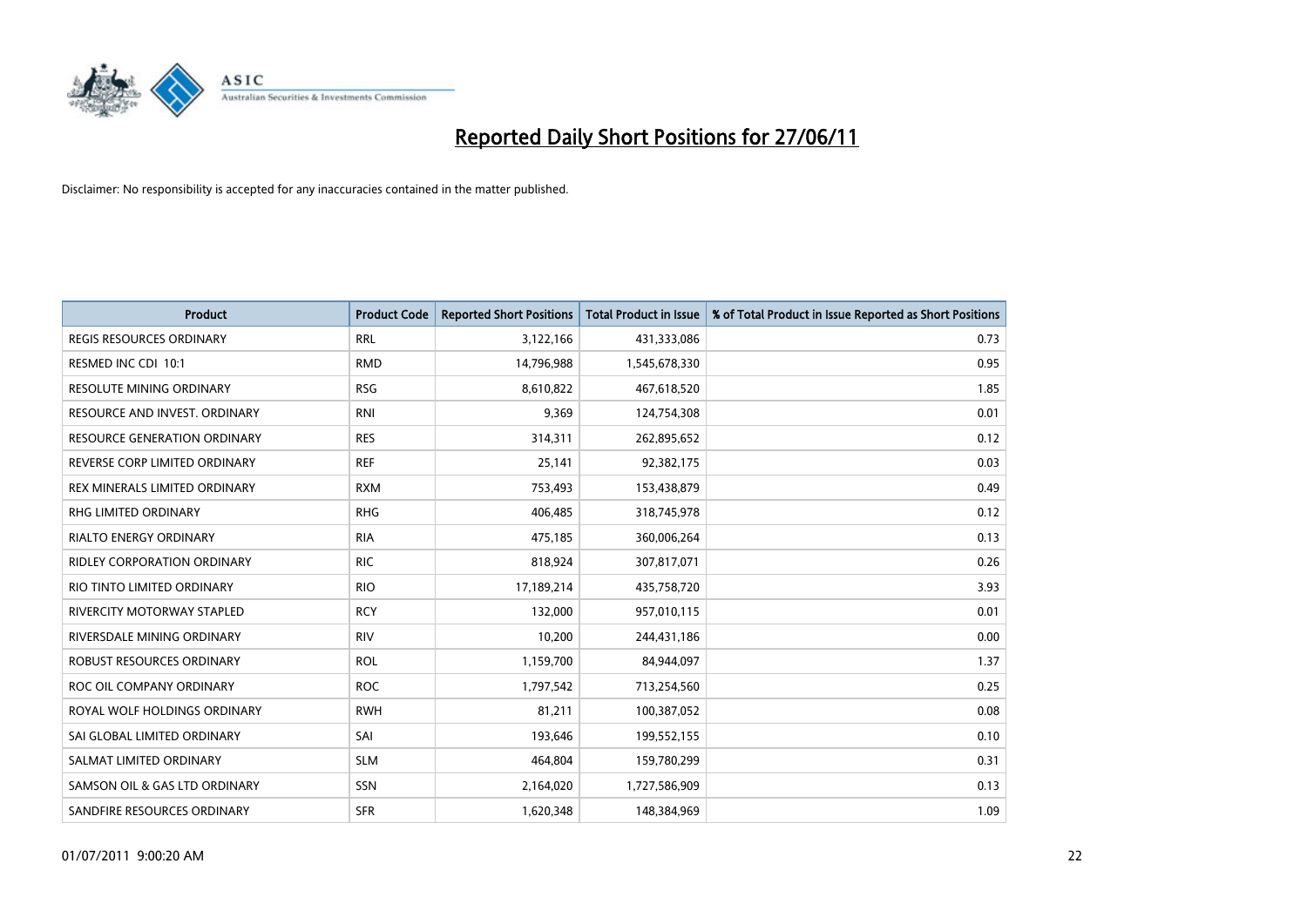

| <b>Product</b>                           | <b>Product Code</b> | <b>Reported Short Positions</b> | <b>Total Product in Issue</b> | % of Total Product in Issue Reported as Short Positions |
|------------------------------------------|---------------------|---------------------------------|-------------------------------|---------------------------------------------------------|
| <b>SANTOS LTD ORDINARY</b>               | <b>STO</b>          | 6,361,515                       | 877,955,815                   | 0.71                                                    |
| SARACEN MINERAL ORDINARY                 | SAR                 | 347,088                         | 492,251,415                   | 0.06                                                    |
| SEDGMAN LIMITED ORDINARY                 | <b>SDM</b>          | 410,151                         | 209,752,689                   | 0.19                                                    |
| SEEK LIMITED ORDINARY                    | <b>SEK</b>          | 11,440,176                      | 336,584,488                   | 3.40                                                    |
| SELECT HARVESTS ORDINARY                 | <b>SHV</b>          | 236,493                         | 56,226,960                    | 0.42                                                    |
| SENETAS CORPORATION ORDINARY             | <b>SEN</b>          | 756,999                         | 463,105,195                   | 0.16                                                    |
| SENEX ENERGY LIMITED ORDINARY            | <b>SXY</b>          | 142,967                         | 756,747,445                   | 0.02                                                    |
| SERVCORP LIMITED ORDINARY                | SRV                 | 144,177                         | 98,440,807                    | 0.14                                                    |
| SERVICE STREAM ORDINARY                  | SSM                 | 429,728                         | 283,418,867                   | 0.15                                                    |
| SEVEN GROUP HOLDINGS ORDINARY            | <b>SVW</b>          | 1,460,890                       | 306,410,281                   | 0.46                                                    |
| SEVEN WEST MEDIA LTD ORDINARY            | SWM                 | 4,294,006                       | 610,327,899                   | 0.71                                                    |
| SIGMA PHARMACEUTICAL ORDINARY            | <b>SIP</b>          | 16,327,324                      | 1,178,626,572                 | 1.36                                                    |
| SILEX SYSTEMS ORDINARY                   | <b>SLX</b>          | 291,272                         | 170,133,997                   | 0.16                                                    |
| SILVER LAKE RESOURCE ORDINARY            | <b>SLR</b>          | 113,911                         | 178,882,838                   | 0.05                                                    |
| SIMS METAL MGMT LTD ORDINARY             | SGM                 | 3,383,486                       | 205,393,914                   | 1.64                                                    |
| SINGAPORE TELECOMM. CHESS DEPOSITARY INT | SGT                 | 4,482,623                       | 212,756,917                   | 2.10                                                    |
| SIRIUS RESOURCES NL ORDINARY             | <b>SIR</b>          | 82,500                          | 137,134,586                   | 0.06                                                    |
| SKILLED GROUP LTD ORDINARY               | <b>SKE</b>          | 62,795                          | 233,089,776                   | 0.02                                                    |
| SKY CITY ENTERTAIN, ORDINARY             | <b>SKC</b>          | 5,000                           | 576,958,340                   | 0.00                                                    |
| SMS MANAGEMENT. ORDINARY                 | <b>SMX</b>          | 332,243                         | 67,765,118                    | 0.48                                                    |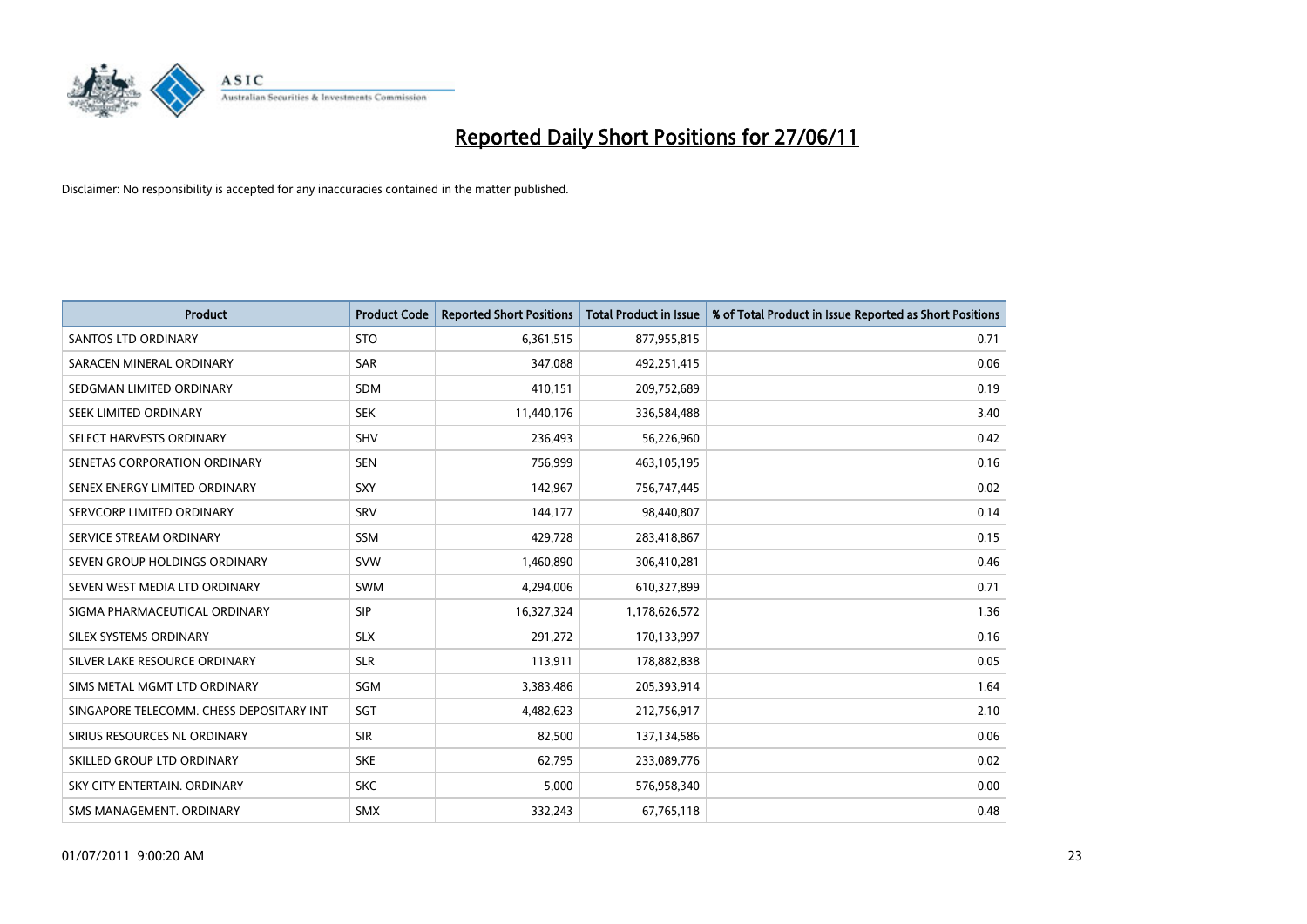

| <b>Product</b>                           | <b>Product Code</b> | <b>Reported Short Positions</b> | <b>Total Product in Issue</b> | % of Total Product in Issue Reported as Short Positions |
|------------------------------------------|---------------------|---------------------------------|-------------------------------|---------------------------------------------------------|
| SONIC HEALTHCARE ORDINARY                | <b>SHL</b>          | 6,024,342                       | 388,429,875                   | 1.55                                                    |
| SOUL PATTINSON (W.H) ORDINARY            | SOL                 | 44,184                          | 238,640,580                   | 0.01                                                    |
| SP AUSNET STAPLED SECURITIES             | SPN                 | 4,218,578                       | 2,795,115,439                 | 0.14                                                    |
| SPARK INFRASTRUCTURE STAPLED NOTE & UNIT | SKI                 | 14,725,278                      | 1,326,734,264                 | 1.09                                                    |
| SPDR 200 FUND ETF UNITS                  | <b>STW</b>          | 6,024                           | 51,839,159                    | 0.01                                                    |
| SPECIALTY FASHION ORDINARY               | <b>SFH</b>          | 599,957                         | 191,786,121                   | 0.31                                                    |
| SPOTLESS GROUP LTD ORDINARY              | <b>SPT</b>          | 2,357,039                       | 262,766,725                   | 0.88                                                    |
| ST BARBARA LIMITED ORDINARY              | <b>SBM</b>          | 5,418,970                       | 325,615,389                   | 1.66                                                    |
| STAGING CONNECTIONS ORDINARY             | <b>STG</b>          | 2,917,189                       | 78,317,726                    | 3.72                                                    |
| STANMORE COAL LTD ORDINARY               | <b>SMR</b>          | 73,240                          | 88,270,738                    | 0.08                                                    |
| STARPHARMA HOLDINGS ORDINARY             | SPL                 | 326,880                         | 247,743,578                   | 0.14                                                    |
| STH AMERICAN COR LTD ORDINARY            | SAY                 | 9,200                           | 245,846,493                   | 0.00                                                    |
| STH CRS ELECT ENGNR ORDINARY             | <b>SXE</b>          | 2,910                           | 160,736,826                   | 0.00                                                    |
| STHN CROSS MEDIA ORDINARY                | SXL                 | 4,711,530                       | 705,712,186                   | 0.67                                                    |
| STOCKLAND UNITS/ORD STAPLED              | SGP                 | 9,375,831                       | 2,383,036,717                 | 0.37                                                    |
| STRAITS RES LTD. ORDINARY                | <b>SRO</b>          | 7,822,583                       | 324,655,749                   | 2.40                                                    |
| <b>STW COMMUNICATIONS ORDINARY</b>       | SGN                 | 365,078                         | 364,310,964                   | 0.09                                                    |
| SUNCORP GROUP LTD ORDINARY               | <b>SUN</b>          | 9,338,274                       | 1,286,600,980                 | 0.72                                                    |
| SUNDANCE ENERGY ORDINARY                 | <b>SEA</b>          | 129,693                         | 276,709,585                   | 0.05                                                    |
| SUNDANCE RESOURCES ORDINARY              | SDL                 | 18,293,816                      | 2,870,927,169                 | 0.63                                                    |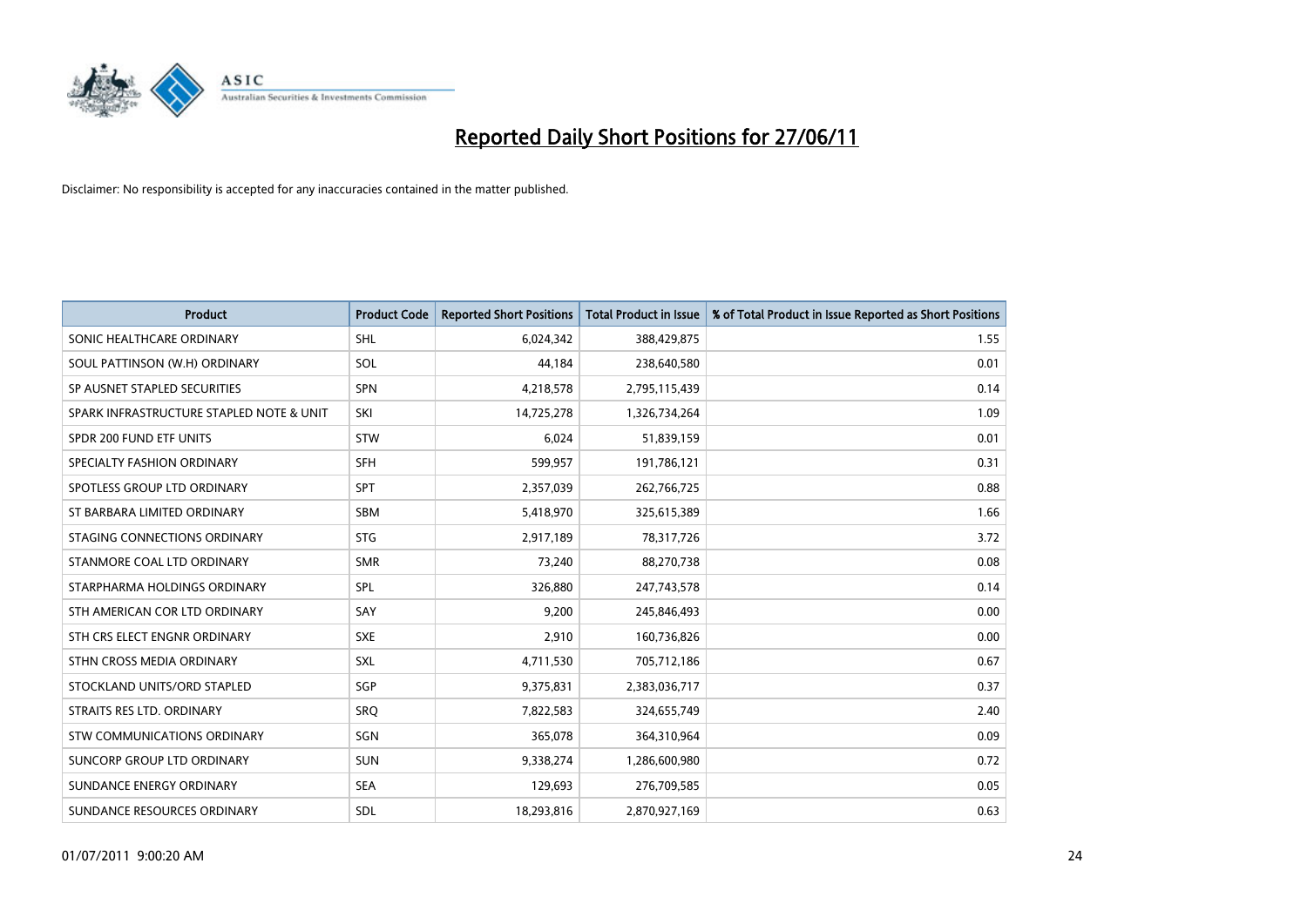

| <b>Product</b>                       | <b>Product Code</b> | <b>Reported Short Positions</b> | <b>Total Product in Issue</b> | % of Total Product in Issue Reported as Short Positions |
|--------------------------------------|---------------------|---------------------------------|-------------------------------|---------------------------------------------------------|
| SUNLAND GROUP LTD ORDINARY           | <b>SDG</b>          | 246,439                         | 224,881,794                   | 0.11                                                    |
| SUPER RET REP LTD ORDINARY           | SUL                 | 120,102                         | 130,018,739                   | 0.09                                                    |
| <b>SWICK MINING ORDINARY</b>         | <b>SWK</b>          | 157,547                         | 236,724,970                   | 0.07                                                    |
| SYMEX HOLDINGS ORDINARY              | <b>SYM</b>          | 6,633                           | 189,166,670                   | 0.00                                                    |
| <b>TABCORP HOLDINGS LTD ORDINARY</b> | <b>TAH</b>          | 3,171,552                       | 688,019,737                   | 0.45                                                    |
| <b>TALENT2 INTERNATION ORDINARY</b>  | <b>TWO</b>          | 105,491                         | 144,488,621                   | 0.07                                                    |
| TALISMAN MINING ORDINARY             | <b>TLM</b>          | 29                              | 130,438,627                   | 0.00                                                    |
| TANAMI GOLD NL ORDINARY              | <b>TAM</b>          | 39,031                          | 260,997,677                   | 0.01                                                    |
| TAP OIL LIMITED ORDINARY             | <b>TAP</b>          | 461,340                         | 240,967,311                   | 0.18                                                    |
| TASSAL GROUP LIMITED ORDINARY        | <b>TGR</b>          | 76,093                          | 146,304,404                   | 0.04                                                    |
| <b>TATTS GROUP LTD ORDINARY</b>      | <b>TTS</b>          | 12,365,096                      | 1,318,683,208                 | 0.94                                                    |
| <b>TECHNOLOGY ONE ORDINARY</b>       | <b>TNE</b>          | 80,037                          | 303,119,455                   | 0.03                                                    |
| TELECOM CORPORATION ORDINARY         | <b>TEL</b>          | 30,352,820                      | 1,924,678,136                 | 1.57                                                    |
| TELSTRA CORPORATION. ORDINARY        | <b>TLS</b>          | 39,487,291                      | 12,443,074,357                | 0.31                                                    |
| TEN NETWORK HOLDINGS ORDINARY        | <b>TEN</b>          | 35,035,110                      | 1,045,236,720                 | 3.35                                                    |
| TERANGA GOLD CORP CDI 1:1            | <b>TGZ</b>          | 427,758                         | 152,308,821                   | 0.27                                                    |
| TFS CORPORATION LTD ORDINARY         | <b>TFC</b>          | 65,978                          | 276,453,042                   | 0.02                                                    |
| THE REJECT SHOP ORDINARY             | <b>TRS</b>          | 763,693                         | 26,033,570                    | 2.95                                                    |
| THINKSMART LIMITED ORDINARY          | <b>TSM</b>          | 3,000                           | 129,879,390                   | 0.00                                                    |
| THOR MINING PLC CHESS DEPOSITARY 1:1 | <b>THR</b>          | 2,307                           | 222,489,120                   | 0.00                                                    |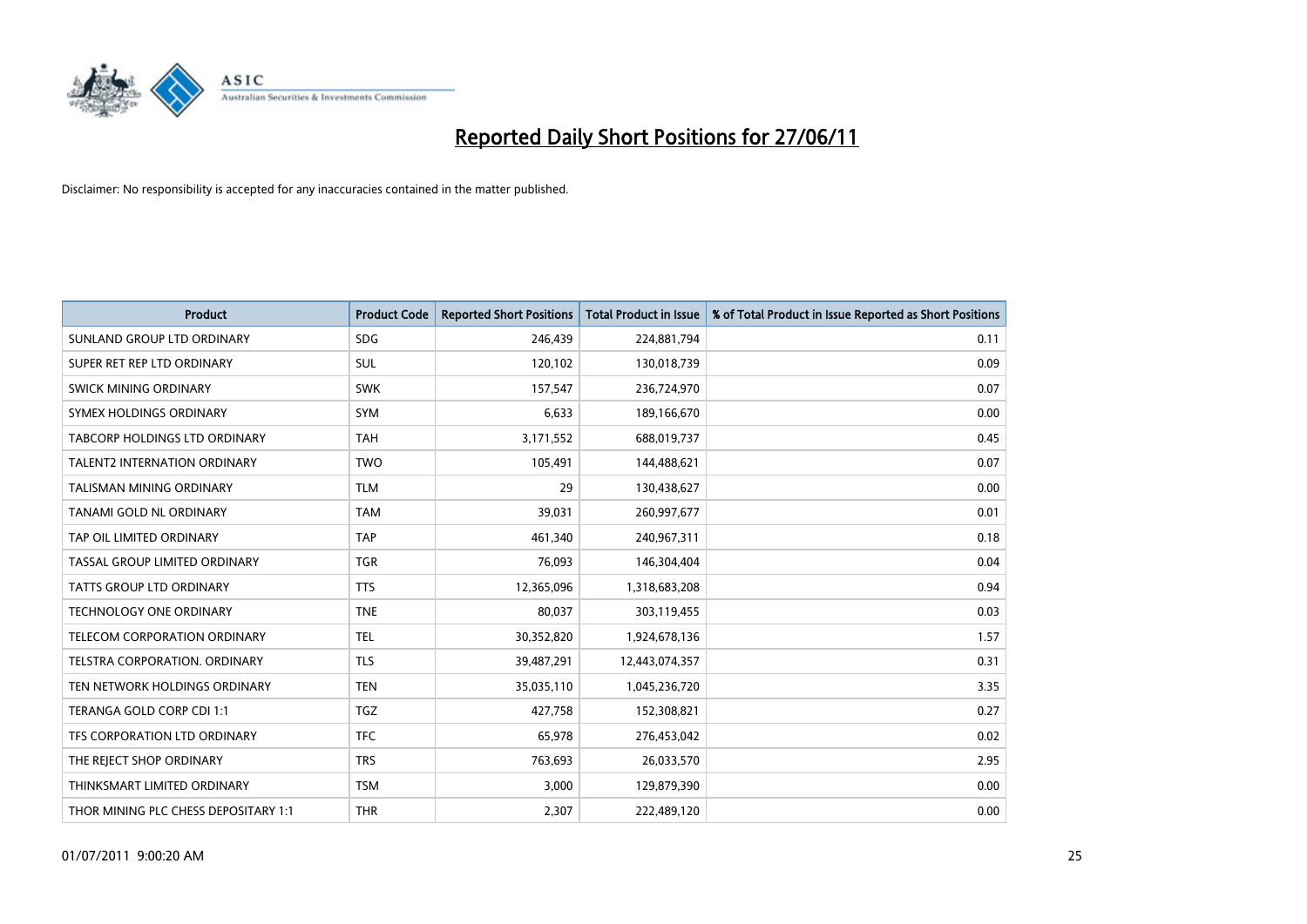

| <b>Product</b>                          | <b>Product Code</b> | <b>Reported Short Positions</b> | <b>Total Product in Issue</b> | % of Total Product in Issue Reported as Short Positions |
|-----------------------------------------|---------------------|---------------------------------|-------------------------------|---------------------------------------------------------|
| THORN GROUP LIMITED ORDINARY            | <b>TGA</b>          | 7,363                           | 129,858,924                   | 0.00                                                    |
| TIGER RESOURCES ORDINARY                | <b>TGS</b>          | 142,126                         | 669,035,549                   | 0.02                                                    |
| TIMBERCORP LIMITED ORDINARY             | <b>TIM</b>          | 90,074                          | 352,071,429                   | 0.02                                                    |
| TISHMAN SPEYER UNITS                    | <b>TSO</b>          | 49,427                          | 338,440,904                   | 0.01                                                    |
| TNG LIMITED ORDINARY                    | <b>TNG</b>          | 4,321                           | 284,803,062                   | 0.00                                                    |
| TOLL HOLDINGS LTD ORDINARY              | <b>TOL</b>          | 22,507,618                      | 710,128,531                   | 3.17                                                    |
| <b>TORO ENERGY LIMITED ORDINARY</b>     | <b>TOE</b>          | 35,404                          | 964,936,676                   | 0.00                                                    |
| TOWER LIMITED ORDINARY                  | <b>TWR</b>          | 689,519                         | 263,603,448                   | 0.26                                                    |
| TOX FREE SOLUTIONS ORDINARY             | <b>TOX</b>          | 33,918                          | 92,670,478                    | 0.03                                                    |
| TPG TELECOM LIMITED ORDINARY            | <b>TPM</b>          | 4,251,728                       | 783,481,644                   | 0.54                                                    |
| TRANSFIELD SERV INFR STAPLED SECURITIES | <b>TSI</b>          | 6,149,574                       | 438,756,421                   | 1.40                                                    |
| <b>TRANSFIELD SERVICES ORDINARY</b>     | <b>TSE</b>          | 7,395,533                       | 549,715,957                   | 1.34                                                    |
| TRANSPACIFIC INDUST. ORDINARY           | <b>TPI</b>          | 10,799,554                      | 960,638,735                   | 1.11                                                    |
| TRANSURBAN GROUP TRIPLE STAPLED SEC.    | <b>TCL</b>          | 4,411,597                       | 1,443,543,731                 | 0.29                                                    |
| TREASURY WINE ESTATE ORDINARY           | <b>TWE</b>          | 18,553,712                      | 647,227,144                   | 2.87                                                    |
| TRIAUSMIN LIMITED ORDINARY              | <b>TRO</b>          | 50,825                          | 158,995,945                   | 0.03                                                    |
| TRINITY GROUP STAPLED SECURITIES        | <b>TCO</b>          | 3,419                           | 203,405,927                   | 0.00                                                    |
| TROY RESOURCES NL ORDINARY              | <b>TRY</b>          | 27,466                          | 87,970,323                    | 0.02                                                    |
| <b>UGL LIMITED ORDINARY</b>             | UGL                 | 5,340,375                       | 166,047,171                   | 3.21                                                    |
| UNILIFE CORPORATION CDI 6:1             | <b>UNS</b>          | 649,297                         | 272,900,039                   | 0.23                                                    |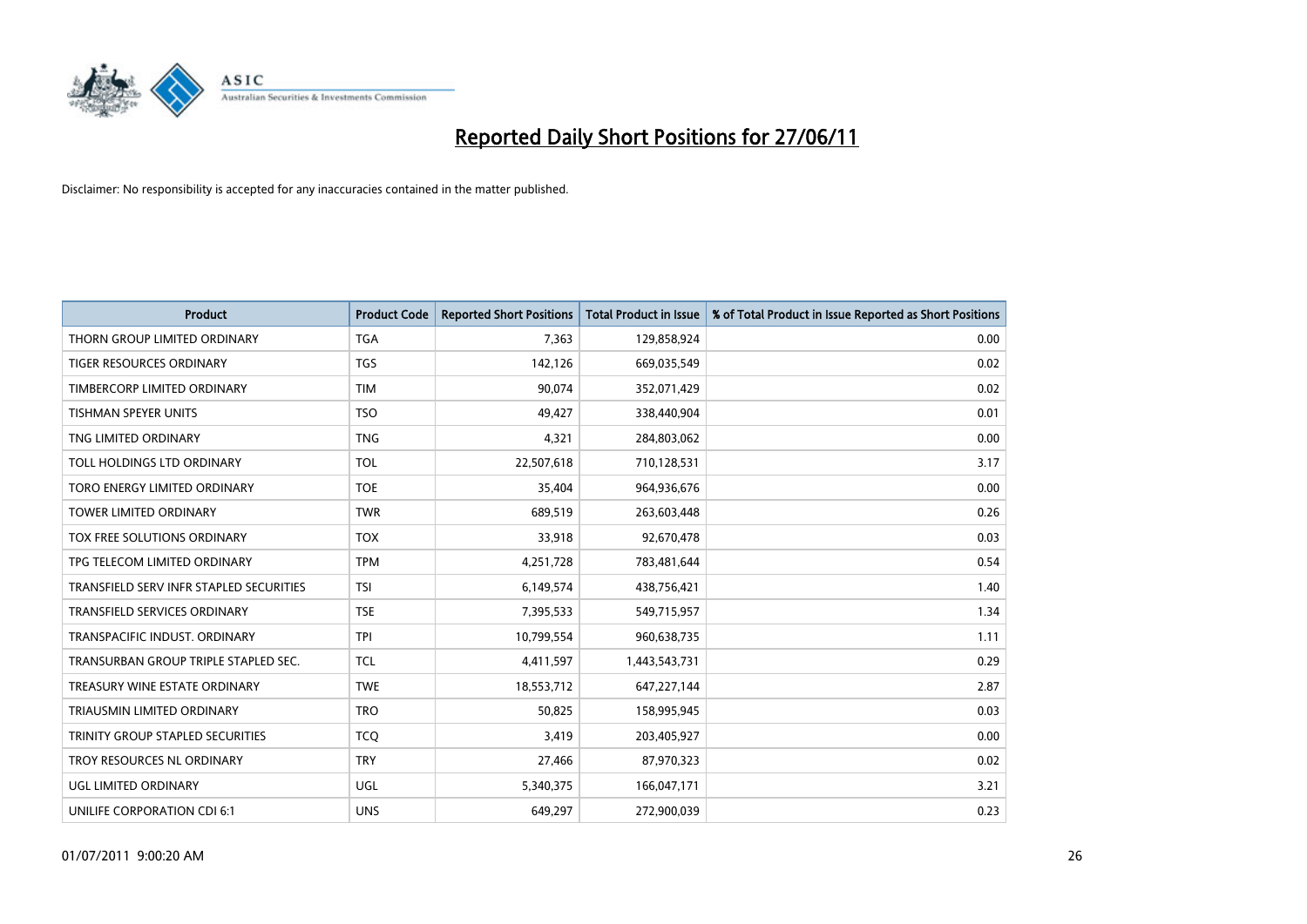

| <b>Product</b>                            | <b>Product Code</b> | <b>Reported Short Positions</b> | <b>Total Product in Issue</b> | % of Total Product in Issue Reported as Short Positions |
|-------------------------------------------|---------------------|---------------------------------|-------------------------------|---------------------------------------------------------|
| <b>UXC LIMITED ORDINARY</b>               | <b>UXC</b>          | 18,872                          | 305,789,718                   | 0.01                                                    |
| VALAD PROPERTY GROUP STAPLED US PROHIBIT. | <b>VPG</b>          | 2,917,372                       | 115,108,116                   | 2.54                                                    |
| <b>VDM GROUP LIMITED ORDINARY</b>         | <b>VMG</b>          | 11,116                          | 193,127,749                   | 0.01                                                    |
| <b>VENTURE MINERALS ORDINARY</b>          | <b>VMS</b>          | 298,795                         | 221,093,592                   | 0.12                                                    |
| <b>VIRGIN BLUE HOLDINGS ORDINARY</b>      | <b>VBA</b>          | 31,086,602                      | 2,210,197,600                 | 1.39                                                    |
| <b>VISION GROUP HLDGS ORDINARY</b>        | <b>VGH</b>          | 78,000                          | 74,197,532                    | 0.11                                                    |
| <b>VITA GROUP LTD ORDINARY</b>            | <b>VTG</b>          | 75,190                          | 142,499,800                   | 0.05                                                    |
| VITAL METALS LIMITED ORDINARY             | <b>VML</b>          | 265,000                         | 228,401,027                   | 0.12                                                    |
| VITERRA INC CDI 1:1                       | <b>VTA</b>          | 3,828                           | 68,629,939                    | 0.01                                                    |
| WAH NAM INT HLDG LTD ORDINARY             | <b>WNI</b>          | 2,604,660                       | 5,355,416,325                 | 0.05                                                    |
| <b>WATPAC LIMITED ORDINARY</b>            | <b>WTP</b>          | 75,632                          | 183,341,382                   | 0.03                                                    |
| <b>WDS LIMITED ORDINARY</b>               | <b>WDS</b>          | 701                             | 144,055,662                   | 0.00                                                    |
| WEBIET LIMITED ORDINARY                   | <b>WEB</b>          | 397,305                         | 76,227,880                    | 0.52                                                    |
| <b>WESFARMERS LIMITED ORDINARY</b>        | <b>WES</b>          | 21,996,091                      | 1,005,426,682                 | 2.15                                                    |
| WESFARMERS LIMITED PARTIALLY PROTECTED    | <b>WESN</b>         | 67,452                          | 151,645,480                   | 0.04                                                    |
| WESTERN AREAS NL ORDINARY                 | <b>WSA</b>          | 6,860,851                       | 179,735,899                   | 3.82                                                    |
| WESTERN DESERT RES. ORDINARY              | <b>WDR</b>          | 948                             | 166,935,914                   | 0.00                                                    |
| WESTFIELD GROUP ORD/UNIT STAPLED SEC      | <b>WDC</b>          | 10,446,314                      | 2,308,988,539                 | 0.41                                                    |
| WESTFIELD RETAIL TST UNIT STAPLED         | <b>WRT</b>          | 34,277,508                      | 3,054,166,195                 | 1.11                                                    |
| WESTPAC BANKING CORP ORDINARY             | <b>WBC</b>          | 23,503,356                      | 3,009,677,172                 | 0.76                                                    |